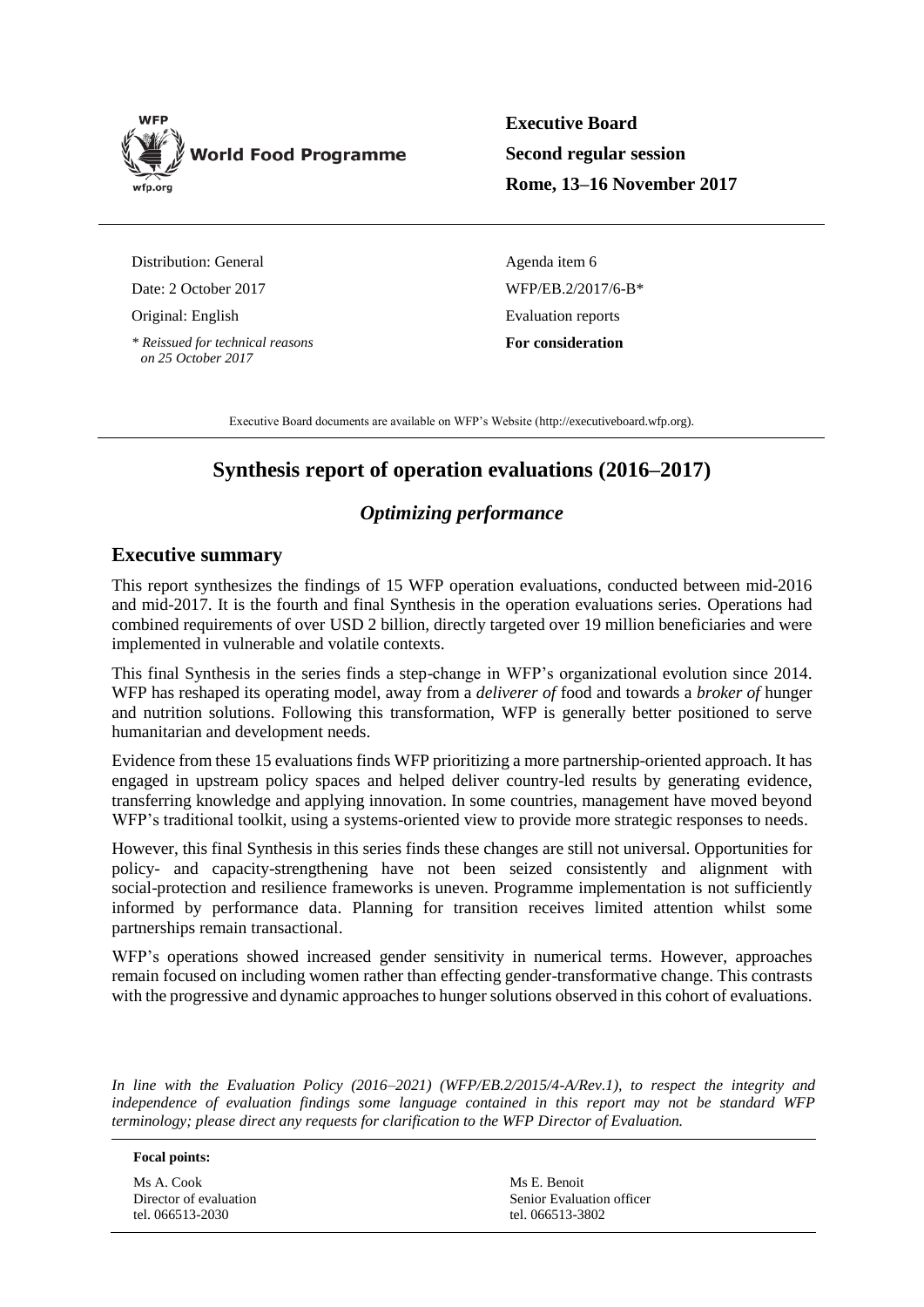The evidence also finds WFP constrained by its external contributions. Funding shortfalls have hindered its ability to innovate; to strengthen capacities; and to ensure linkages across the humanitarian-development nexus. Earmarked funding has restricted room to manoeuvre, especially in vulnerable and volatile contexts. In-kind contributions at times restricted efficiency and constrained alignment with national preferences.

The operation evaluation series has held up a mirror to four years of operational practice. This final synthesis report finds that WFP's technical capacity and assets, entrepreneurial approach and service-mindedness have been galvanized by recent organizational reforms. Achieving zero hunger and mitigating future risks, however, will require sustained attention to implementing these changes. Going forward, six lessons are presented to help optimize WFP's future performance in the context of the Integrated Road Map.

## **Draft decision\***

1

The Board takes note of "Synthesis Report of Operation Evaluations (2016–2017)" (WFP/EB.2/2017/6-B) taking into account considerations raised by the Board during its discussion.

<sup>\*</sup> This is a draft decision. For the final decision adopted by the Board, please refer to the Decisions and Recommendations document issued at the end of the session.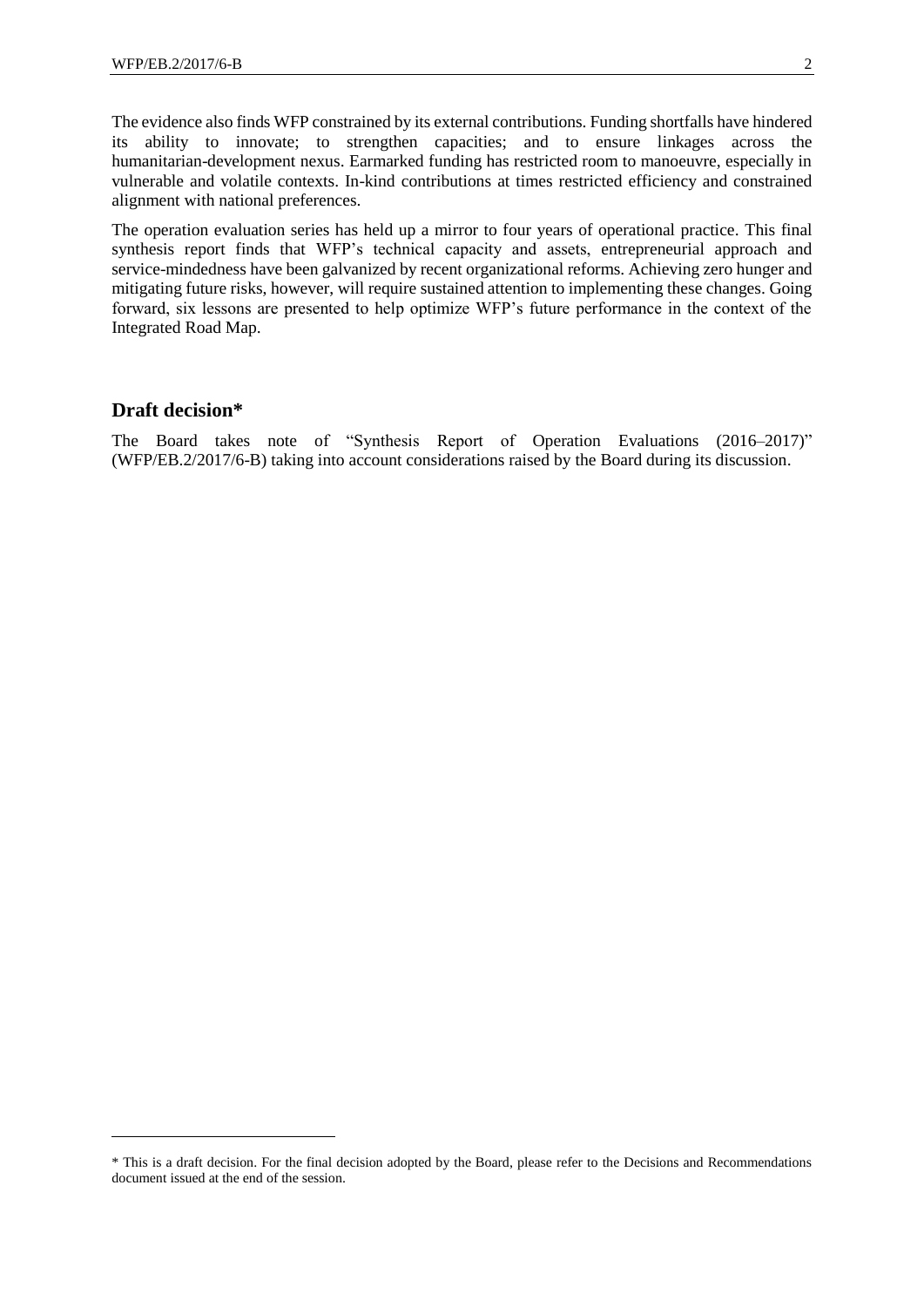## **Introduction**

- 1. The 2030 Agenda for Sustainable Development and the Zero Hunger Challenge call for united partnership to tackle hunger and undernutrition. Ensuring that food for all is "sufficient, safe, affordable and nutritious"<sup>1</sup> requires large-scale collective action.
- 2. WFP is the world's largest humanitarian organization, fighting hunger worldwide. Its operations serve the hungry poor, in often complex and fast-moving settings.
- 3. This Synthesis analyses the findings of 15 WFP operation evaluations conducted between mid-2016 and mid-2017. It is the fourth and final annual Synthesis in this series. It describes performance and extracts lessons, to help WFP meet the needs of the people it serves.

#### **Operation evaluations**

4. The operation evaluations series was launched by WFP's Office of Evaluation in 2013. Figure 1 shows the regional distribution of the operations evaluated (2013–2016) in relation to WFP's programme of work for the same years in terms of number of operations.



**Figure 1: WFP operations and operation evaluations (2013–2016)**

#### **Operations evaluated 2016–2017**

-

5. The 15 operations evaluated in 2016–2017 targeted over 19 million people from 2012 to 2018, with combined requirements of over USD 2 billion. Table 1 describes their key features.

<sup>1</sup> Transforming our world: the 2030 Agenda for Sustainable Development (A/RES/70/1), para.7.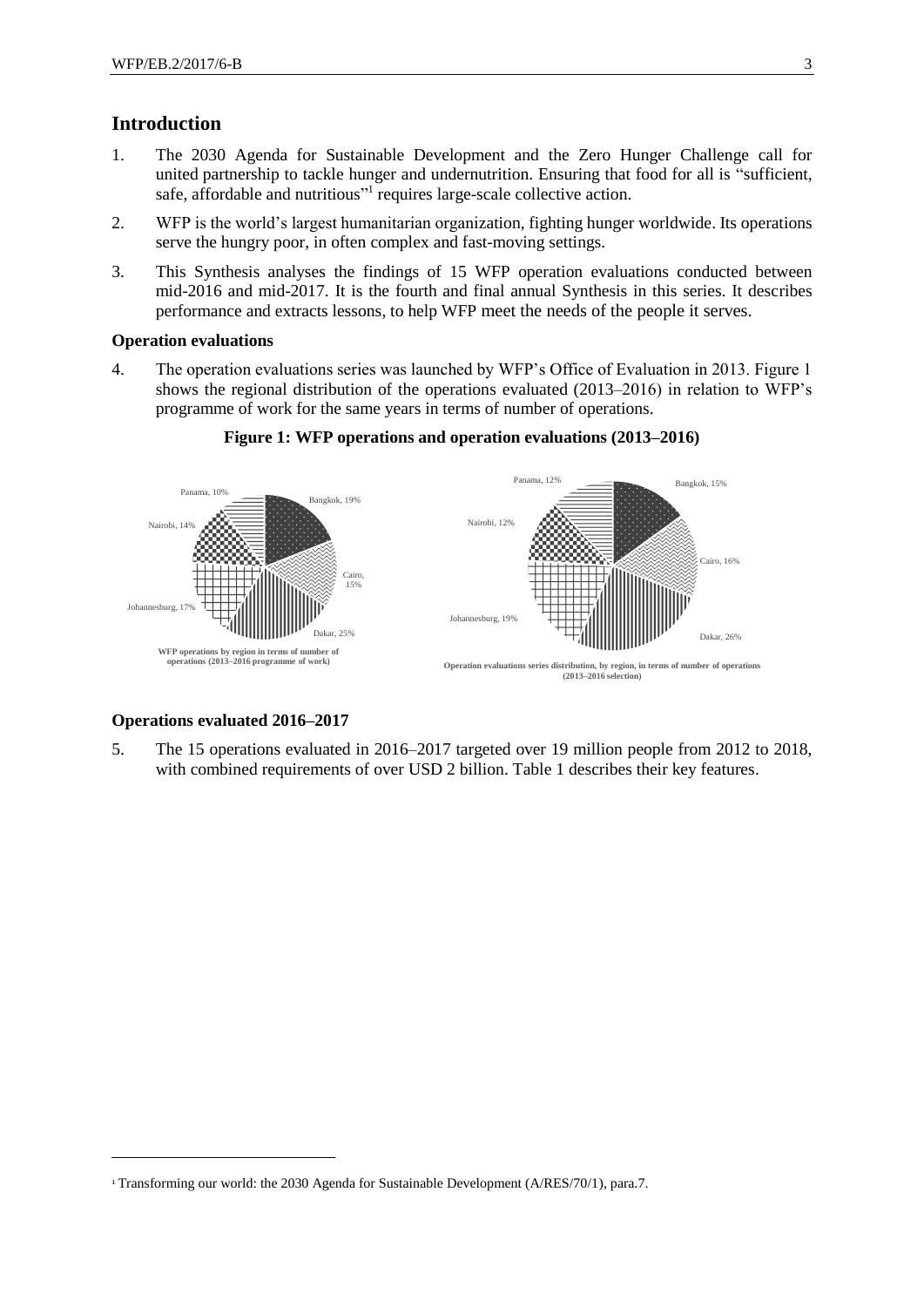|                                                          |                           |                    |                      |                  |             |               |             | <b>TABLE 1: OPERATIONAL CONTEXT</b> |                      |                         |                                   |            |                  |                  |                      |
|----------------------------------------------------------|---------------------------|--------------------|----------------------|------------------|-------------|---------------|-------------|-------------------------------------|----------------------|-------------------------|-----------------------------------|------------|------------------|------------------|----------------------|
|                                                          | $\widehat{a}$<br>Regional | Cameroon           | Chad                 | Djibouti         | Haiti       | Madagascar    | Malawi      | Myanmar                             | Sudan                | Cuba                    | Nepal                             | Rwanda     | Kyrgyzstan       | Kyrgyzstan       | Swaziland            |
| Programme type                                           | <b>EMOP</b>               | PRRO <sup>b)</sup> | <b>PRRO</b>          | <b>PRRO</b>      | <b>PRRO</b> | <b>PRRO</b>   | <b>PRRO</b> | <b>PRRO</b>                         | <b>PRRO</b>          | $\bf CP$                | $\overline{\mathbf{C}}\mathbf{P}$ | CP         | <b>DEV</b>       | <b>DEV</b>       | <b>DEV</b>           |
| Income status $c$ )                                      | Lower-<br>middle          | Lower-<br>middle   | Low                  | Lower-<br>middle | Low         | Low           | Low         | Lower-<br>middle                    | Low                  | <b>Upper-</b><br>middle | Low                               | Low        | Lower-<br>middle | Lower-<br>middle | Lower-<br>middle     |
| Fragile situation <sup>d)</sup>                          | $\sqrt{ }$<br>(Chad)      |                    | N                    | $\sqrt{ }$       | $\sqrt{ }$  | $\mathcal{N}$ |             | $\gamma$                            | $\sqrt{ }$           |                         |                                   |            |                  |                  |                      |
| Affected by recurrent<br>natural disasters <sup>e)</sup> | $\sqrt{ }$                |                    |                      | $\sqrt{ }$       | V           |               | $\sqrt{ }$  | $\sqrt{ }$                          | $\sqrt{ }$           | N                       | $\sqrt{ }$                        | $\sqrt{ }$ | $\mathcal{L}$    | $\sqrt{ }$       | $\sqrt{ }$           |
| Refugee/<br><b>IDP-focused</b>                           | $\sqrt{ }$                | N                  | $(\forall)$          | $(\forall)$      |             |               |             | $\gamma$                            | $(\sqrt{2})$         |                         |                                   |            |                  |                  |                      |
| Country office size f)                                   | N/A                       | Large              | <b>Very</b><br>large | <b>Small</b>     | Large       | Med.          | Large       | Large                               | <b>Very</b><br>large | <b>Very</b><br>small    | <b>Very</b><br>large              | Med.       | Med.             | Med.             | <b>Very</b><br>small |

<sup>a)</sup> The regional emergency operation (EMOP) covers Cameroon, Chad and Niger. It is implemented from the Regional Bureau Dakar.

<sup>b)</sup> Protracted relief and recovery operation

c) As of 2017[. https://datahelpdesk.worldbank.org/knowledgebase/articles/906519-world-bank-country-and-lending-groups](https://datahelpdesk.worldbank.org/knowledgebase/articles/906519-world-bank-country-and-lending-groups)

<sup>d)</sup> 2017 World Bank Harmonized List of Fragile Situations (FY 2017).

e) Very high, high or medium exposure to natural hazards. World Risk Report 2016.<http://weltrisikobericht.de/wp-content/uploads/2016/08/WorldRiskReport2016.pdf>

f) WFP Resource Management Department classification 2016.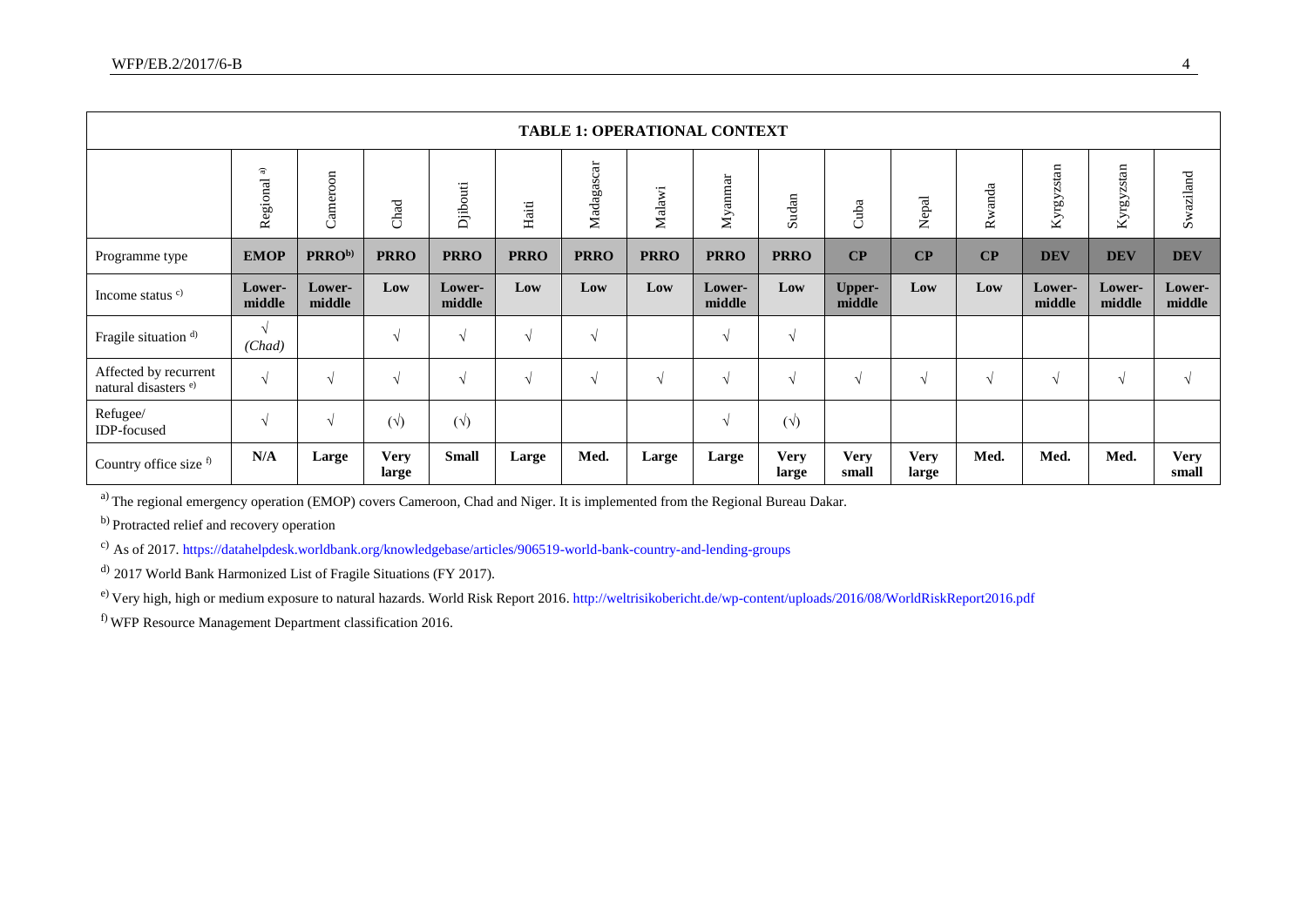6. The 15 operations were implemented in vulnerable and volatile environments. All were exposed to natural hazards; five faced insecurity and three political fragility/uncertainty. Six included refugee or internally displaced persons (IDP) populations, with two targeting these populations exclusively. Figure 2 shows their locations.





The designations employed and the presentation of material in this publication do not imply the expression of any opinion whatsoever on the part of the World Food Programme (WFP) concerning the legal status of any country, territory, city or area or of its frontiers or boundaries. Data sources: WFP/UNGIWG © World Food Programme 2017

*Source: WFP Emergency Preparedness Branch Geospatial Support Unit*

- 7. Details regarding the activities and modalities employed can be found in the Annex. Of the 15 operations:
	- $\triangleright$  thirteen were multi-component, employing at least two of WFP's four standard activities.<sup>2</sup> Only two provided direct assistance through a single activity (school feeding in the Kyrgyzstan and nutrition in Swaziland);
	- ➢ thirteen designed and implemented nutrition activities; eight, school feeding; and nine (including the three refugee-focused operations) general food distribution. Food assistance for assets/food assistance for training (FFA/FFT) was designed in 12 operations but implemented in only 10;
	- $\geq$  capacity strengthening was planned for 13 operations but was not implemented in the Sudan or Haiti due to resource constraints; and
	- $\triangleright$  eleven applied mixed modalities (cash/voucher/in-kind), although cash transfers were not implemented as planned in Kyrgyzstan.

## **Methodology**

-

8. The 2016–2017 synthesis applied the same standard methods as its precursors, including a structured analytical framework and systematic data extraction. Evidence was rated for validity and reliability on a scale from 1 (low) to 4 (high), with only that scoring at least 2 included.

<sup>2</sup> General food distribution, school feeding, nutrition and food assistance for assets/training (FFA/FFT).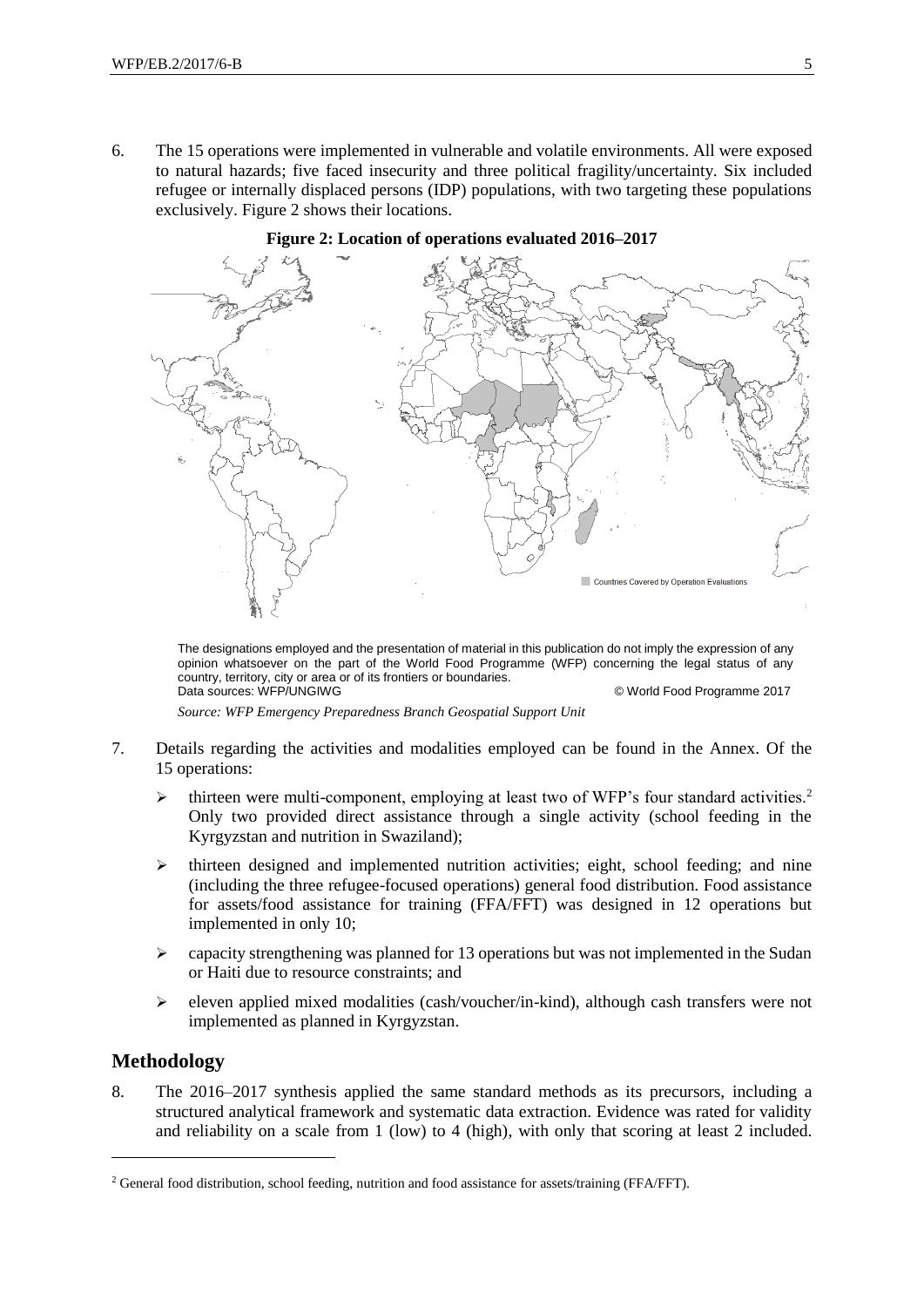Findings were triangulated with standard project reports, where appropriate, and validated by WFP's Office of Evaluation.

9. Limitations include the report's dependence on its component studies. Results data were generated from standard project reports, triangulated with evaluations. Since 13 of the 15 evaluations were mid-term, final outcome data for the full cohort were not available.

## **Quality of design**

## **Strategic Positioning**

### *Strategic partnering in design*

- 10. Operations in this cohort reflect continued close partnership with national actors in design. Thirteen were developed jointly or in close consultation with governments (compared to 6 out of 15 in 2015–2016), while four arose from explicit government requests for WFP services.
- 11. **Gearing to national priorities:** Operations in this cohort were closely geared to support national policy frameworks for food security and nutrition:
	- ➢ all designs were *well-aligned with national priorities* (though in Nepal, WFP did not keep abreast of national strategic changes, limiting relevance over time);
	- ➢ activities in ten operations were *implemented through national programmes,* including 6 out of 15 nutrition interventions and school feeding in Kyrgyzstan;
	- ➢ operations in Cuba and Rwanda were wholly geared to *enhancing national food security and nutrition programmes*; and
	- ➢ eight designs were geared to support *national social protection/safety nets frameworks or objectives* (though four missed opportunities for alignment).

#### *Upstream support for hunger solutions*

12. This series has progressively documented WFP's transition from an *implementing* to an *enabling actor* at country level.<sup>3</sup> The 2016–2017 synthesis finds designs increasingly focused on upstream engagement in partnerships, for example by prioritizing policy and capacity strengthening (see Table 2).

#### **TABLE 2: UPSTREAM SUPPORT FOR HUNGER SOLUTIONS**

#### *Capacity strengthening*

Thirteen operations planned capacity-strengthening activities, including:

- In Nepal, the operation aimed to support government on food security monitoring, public works programmes, school feeding, food fortification, nutrition education and emergency logistics/food management; and
- ➢ in Swaziland**,** the operation was geared to strengthen the capacity of the Ministry of Health to address the nutrition elements of national responses to HIV and tuberculosis (TB).

#### *Policy and strategy formulation*

-

Nine designs included support for policy/strategy strengthening, including:

- $\triangleright$  in Chad, where WFP planned to work with the Government and the Office of the United Nations High Commissioner for Refugees to define a programme for refugee and host population self-reliance; and
- $\triangleright$  in Kyrgyzstan, where WFP aimed to redefine the conceptual framework for social protection, integrating concepts of food access, food stability and resilience.

<sup>3</sup> Operation evaluations syntheses 2013–2014, 2014–2015, 2015–2016.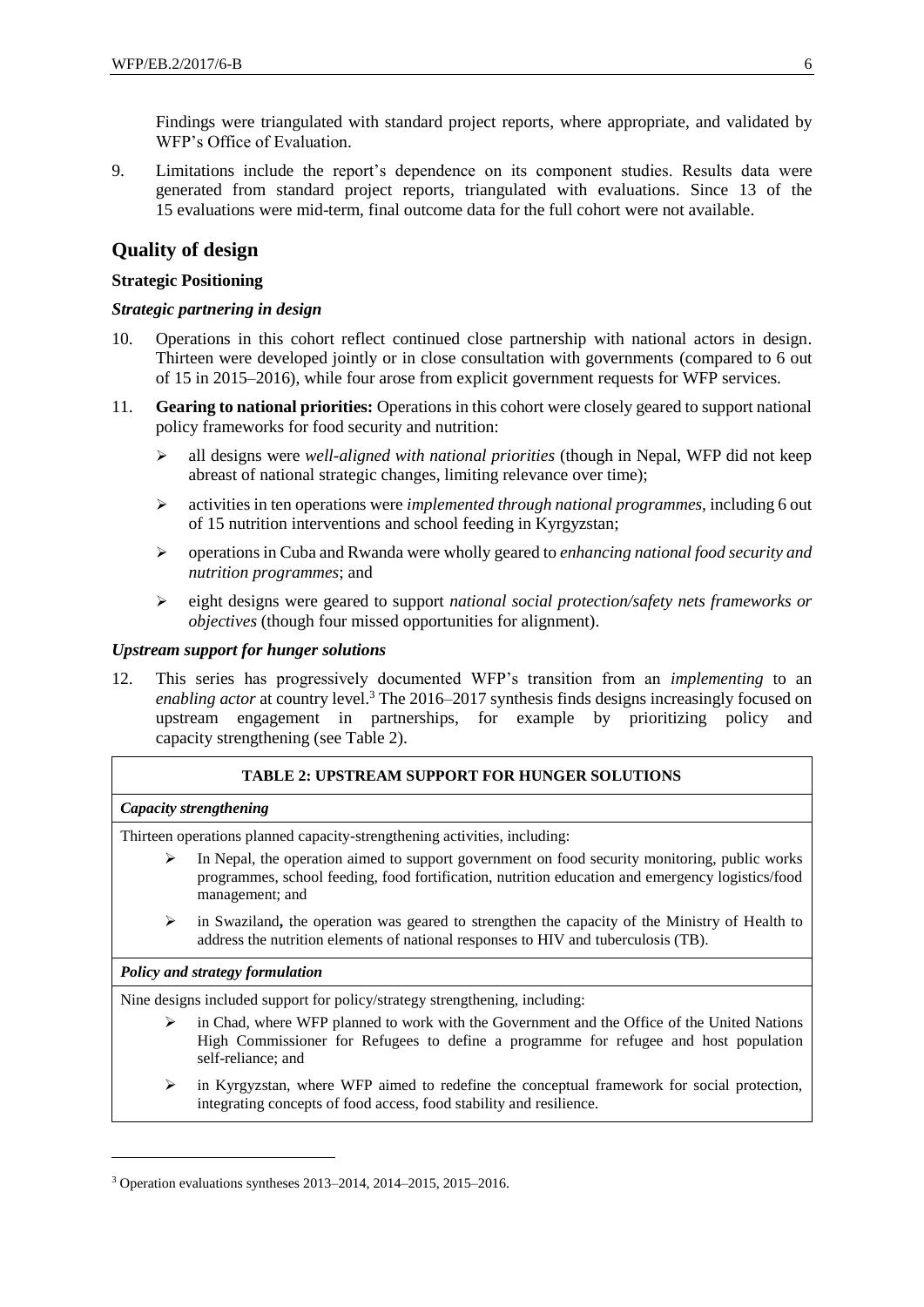13. However, evaluations identified continued shortcomings in capacity-development designs, including the lack of a comprehensive diagnostic and systems overview; the absence of a clear strategy or implementation plan; and few clear objectives, targets or intended results.

## **Using evidence**

## *Increasingly evidence-based designs*

14. Investment in evidence generation has begun to yield results. Of the 15 evaluations, 13 found the evidence base sufficiently sound to validate the operation's intended approach and scale. Six operations applied findings from evaluations and reviews to inform design. Linked to the stronger evidence base, *untested assumptions* were only reported in five evaluations, compared to eight in 2016.

#### **Box 1: Evidence-based designs**

- $\triangleright$  In Myanmar, the operation drew on a solid evidence base from assessments and evaluations conducted by WFP, cooperating partners and United Nations partners.
- ➢ In the Sudan, operational design was informed by evidence from sources including the Food Security Assessment, mass nutritional screening and data generated by WFP, joint assessment mission findings and annual crop and food supply assessments by the Government.

#### **Responding to needs**

#### *Appropriate ambition levels*

15. This series has previously found over-ambitious operation designs. Despite high intended coverage levels of vulnerable populations, however, 11 evaluations in this cohort assessed the proposed scale as appropriate for humanitarian needs (Box 2).

#### **Box 2: Planning for coverage**

In Malawi, geographical coverage of the relief component of the operation was based on evidence gathered and reviewed by humanitarian and development partners, including WFP, through the Food Security Cluster.

16. In Cameroon, Haiti and Nepal, however, more realistic designs and stronger prioritization were needed. In Madagascar, the number of people affected by severe food insecurity each year far exceeded the number of planned beneficiaries, due to deteriorating conditions in the country.

#### *More relevant activities*

- 17. This synthesis sees continued relevance of operational objectives, and improvements at the activity level. Concerns, identified in five evaluations (compared to eight in 2015–2016), related to:
	- ➢ nutrition in Cameroon and Madagascar, with prevention activities insufficiently prioritized; and
	- ➢ FFA/FFT activities in Chad, Haiti, Madagascar and the Sudan, which suffered design flaws.

#### *Appropriate geographical targeting but continued weaknesses within activities*

- 18. Linked to the stronger evidence base (see paragraph 14), planned geographical targeting was appropriate in all operations except those in Haiti and Madagascar. Activity-level targeting, however, exhibited continued weaknesses, with ten evaluations finding shortcomings, particularly within nutrition and FFA/FFT. Three operations undertook ambitious retargeting exercises for refugees and IDPs.
- 19. WFP's selection of transfer modalities remained largely appropriate but, as in previous years, choices were sometimes restricted by donor preferences (see section on Partnerships for results).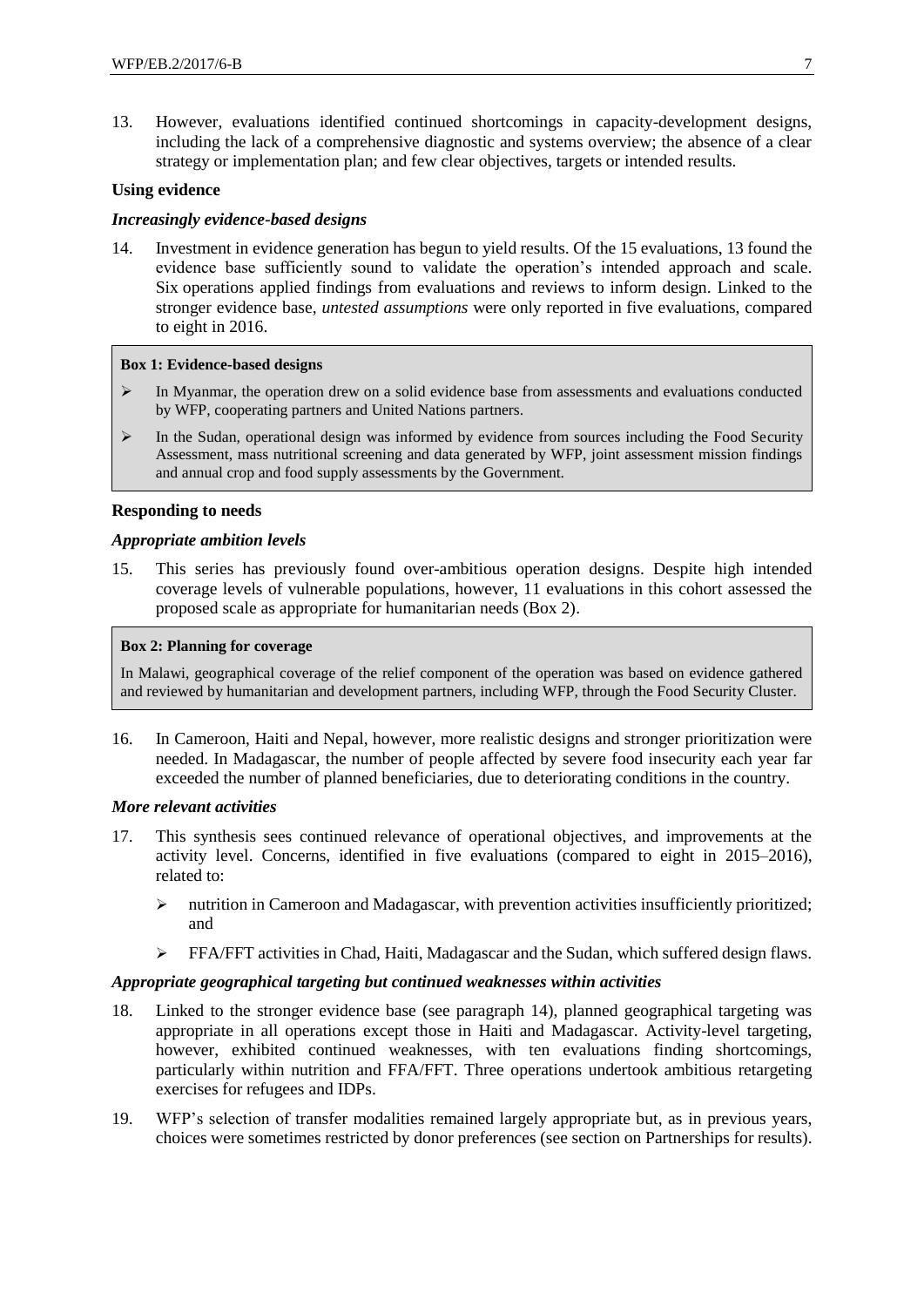## **Gender**

#### *Increased gender sensitivity but a focus on "including women"*

- 20. Previous syntheses have found persistent limitations in the gender sensitivity of designs. This year shows progress but with greater efforts required: while seven operations included gender analysis to inform design, this was at times shallow and/or lacking insight into structural gender barriers. Moreover, five operations conducted little to no gender analysis at all.
- 21. Nine designs (compared to three in 2015–2016) planned to address gender issues in implementation. However, approaches still focused on "including women" rather than addressing strategic gender concerns such as women's participation in decision-making, management of resources and leadership roles.

### **External and internal coherence**

#### *Continued weak internal coherence but improved approaches to partnership*

22. Weak internal synergies in design, identified throughout this series, persist, with cross-activity links included in only three of the thirteen multi-component operations evaluated. Attention to external partnerships improved, however, with 13 operations having planned activities within coordinated approaches (see Box 3).

#### **Box 3: Planning for coordination**

- ➢ The regional emergency operation was designed to fit into government and United Nations strategic crisis response plans and the regional response plans for refugees.
- ➢ In Rwanda, WFP was thorough in seeking to ensure its operational objectives, targeting and activities complemented the interventions of other relevant actors in the country.

## **Partnerships for results**

#### **Working in partnership**

- 23. The strong partnerships with host governments identified throughout this series continue, with relationships characterized as "open'" and "trust-based" and many activities implemented jointly. Increasing demand for WFP services also arose where governments perceived comparative advantage, for example in Myanmar and Rwanda. A tendency for transactional partnerships persisted in Cameroon and the Sudan, however, while strong operational coordination in Nepal was compromised by limited strategic engagement.
- 24. Previously inconsistent or transactional relationships with United Nations agencies and cooperating partners were described more positively in 2016–2017, with seven evaluations finding strong coordination with United Nations agencies (compared to three in 2015–2016) and nine reporting more strategic approaches to cooperating partnerships. While missed opportunities and weaknesses in coordination arose, they were less frequent than in previous years.

#### **Results**

25. Previous syntheses in this series noted progressive improvements in the availability of data, particularly at the output level. While systemic improvements continued in 2016–2017, gaps in outcome data remained, and concerns regarding quality and reliability persisted.

#### **Monitoring Systems**

#### *Ongoing improvements in monitoring systems*

26. Eight evaluations found improvements in monitoring systems, continuing a trajectory of progress noted in previous syntheses. Enhancements included data quality systems, contextualized indicators and innovative approaches such as the use of mobile vulnerability analysis and mapping.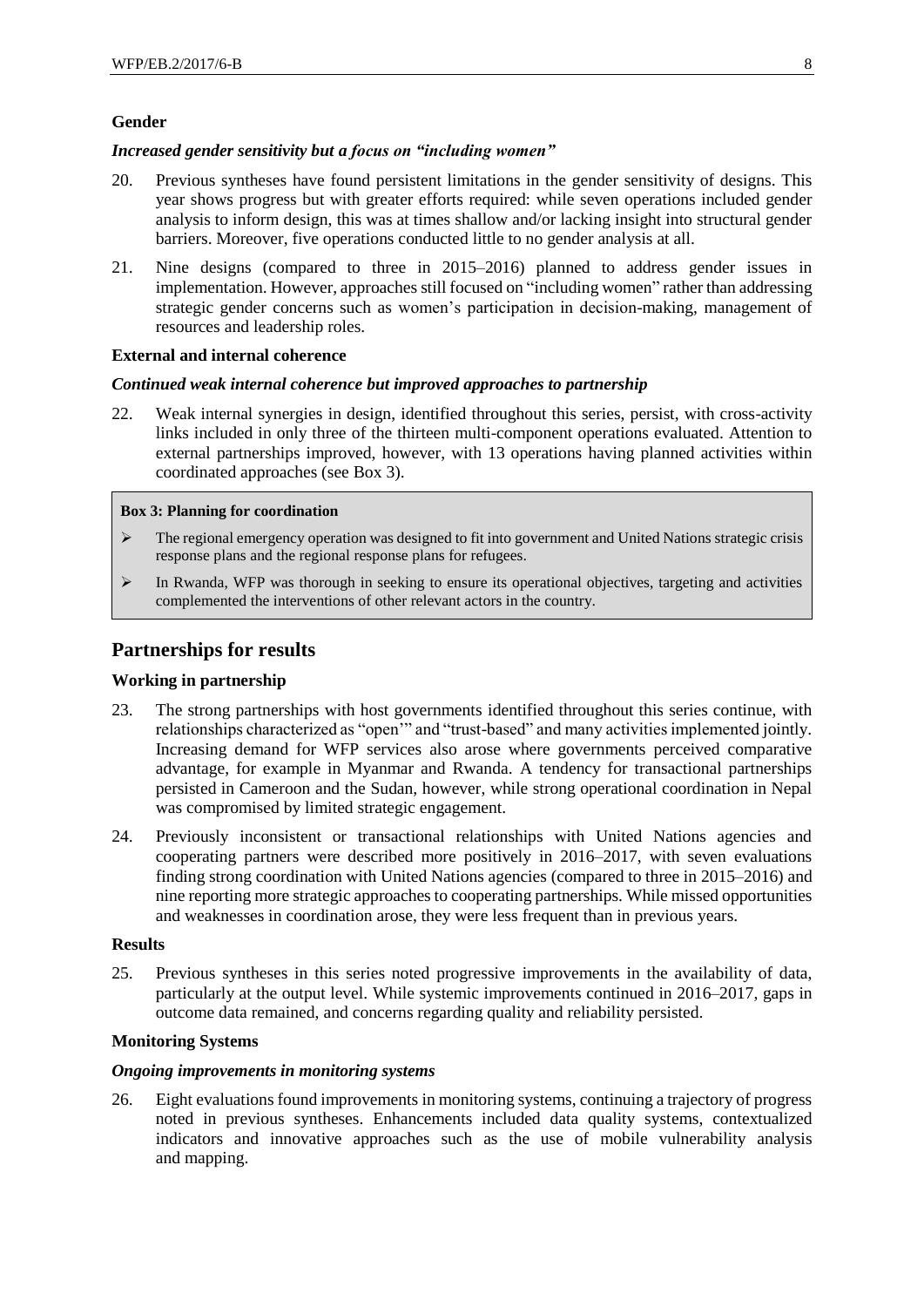#### **Box 4: Monitoring systems**

In Kyrgyzstan, two operations were implemented concurrently. Investments in monitoring systems included a food security outcome monitoring system to measure resilience over time within the safety-nets operation and the adaptation of corporate indicators to context in the school-meals operation.

#### *Continued weaknesses in outcome data*

27. Despite improvements in monitoring systems, 12 evaluations found continued weaknesses in the availability, quality and reliability of outcome data (see Table 3). Eight evaluations also raised concerns about limited corporate indicators preventing reporting on operations' actual achievements. In Kyrgyzstan, for example, contributions to nutrition, hygiene and sanitation, community engagement, social protection and safety net results were masked by a requirement to report on education outcome indicators.

### **TABLE 3: OUTCOME DATA LIMITATIONS**

#### *Data availability*

- ➢ Lack of baselines or unreliable baselines (seven operations)
- ➢ Absence of data collection, often due to limited resources of country offices to fully implement WFP's monitoring requirements (nine operations)
- ➢ Limited disaggregation (three operations)

#### *Quality and reliability*

- ➢ Targets disconnected from baselines and/or lacking clear rationale (eight operations)
- ➢ Non-representative sample bases extrapolated to wider programme components or different populations (six operations)
- ➢ Collection of "point-in-time" data risking an inaccurate or unrepresentative picture (four operations)
- $\triangleright$  Attribution challenges in linking observed changes to WFP interventions (three operations)

#### *Variable analysis and use of data*

28. Five evaluations commended WFP's use of data to inform implementation. Ten, however, found data underutilized, often due to resource constraints, delayed data supply or weak information flows between WFP and partners.

#### *Emerging alignment with national systems*

29. An emerging trend within this cohort is actual or planned alignment with national monitoring systems, as in Cuba, Kyrgyzstan, Nepal and Swaziland.

#### **Box 5: Aligning with national monitoring systems**

In Nepal, WFP's cooperating partners report through an online database linked to government management information systems. WFP's monitoring unit conducts data analysis and triangulation.

## **Output results**

30. For directly targeted beneficiaries, Figure 3 shows the absolute numbers and percentage of beneficiaries reached against targets for general distribution, school feeding, nutrition and FFA/FFT in 2014–2016 (period under review). Caseloads varied significantly against plan in thirteen operations, due to changing refugee or IDP flows, government requests for expansion; natural disasters; and funding changes. WFP made extensive use of the budget revision tool to facilitate required changes.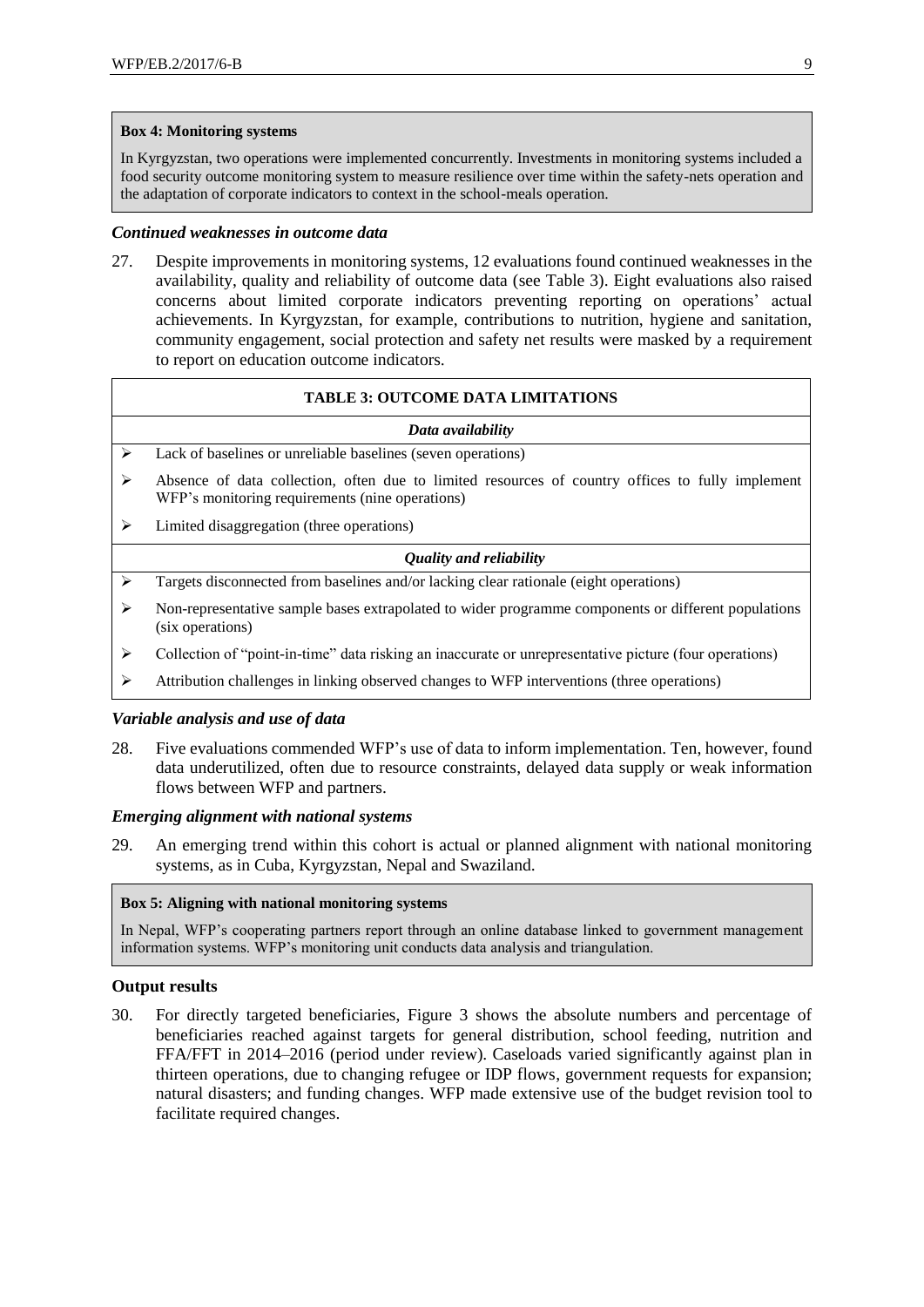

## **Figure 3: Beneficiaries per activity in the operations evaluated**

31. School feeding and general distribution were closest to reaching planned targets, largely due to expanded caseloads. FFA/FFT fared better than in previous years, possibly due to fewer funding constraints than faced previously. The largest shortfall was in nutrition activities, also largely due to funding constraints, although some operations, such as in Rwanda, exceeded planned targets.

## *Delivering less food than planned*

32. As consistently reported in this series, the quantity of commodities distributed was lower than expected, at 65 percent of the intended total over the reference period. All 15 operations experienced reduced duration, frequency, quantity and/or calorific value of rations.

## *Variable commodity suitability*

33. Also in keeping with previous years, beneficiaries in six operations found the quality and content of food baskets to be satisfactory. However, at least one commodity was not aligned with local consumption preferences in six other operations.

## *Appropriate transfer modality choices but constrained by contributions*

- 34. Twelve operations applied appropriate transfer modalities in implementation. The expansion of cash-based approaches continued, with USD 76 million disbursed over the reference period, representing 51 percent of planned distribution (increased from 35 percent in 2014–2015 and 47 percent in 2015–2016). WFP's rigorous approach to assessing the appropriateness and feasibility of this modality, requiring validation by systematic studies, was commended in three evaluations. Six found potentially conducive conditions and local preferences for cash, but WFP was restricted to in-kind modalities by donor contributions.
- 35. Identified effects were among those previously identified in this series, including greater flexibility of purchasing power and local economy stimulation. The need for regular review of food prices was highlighted in Malawi and Myanmar, where cash transfer values were lower than equivalent food basket costs.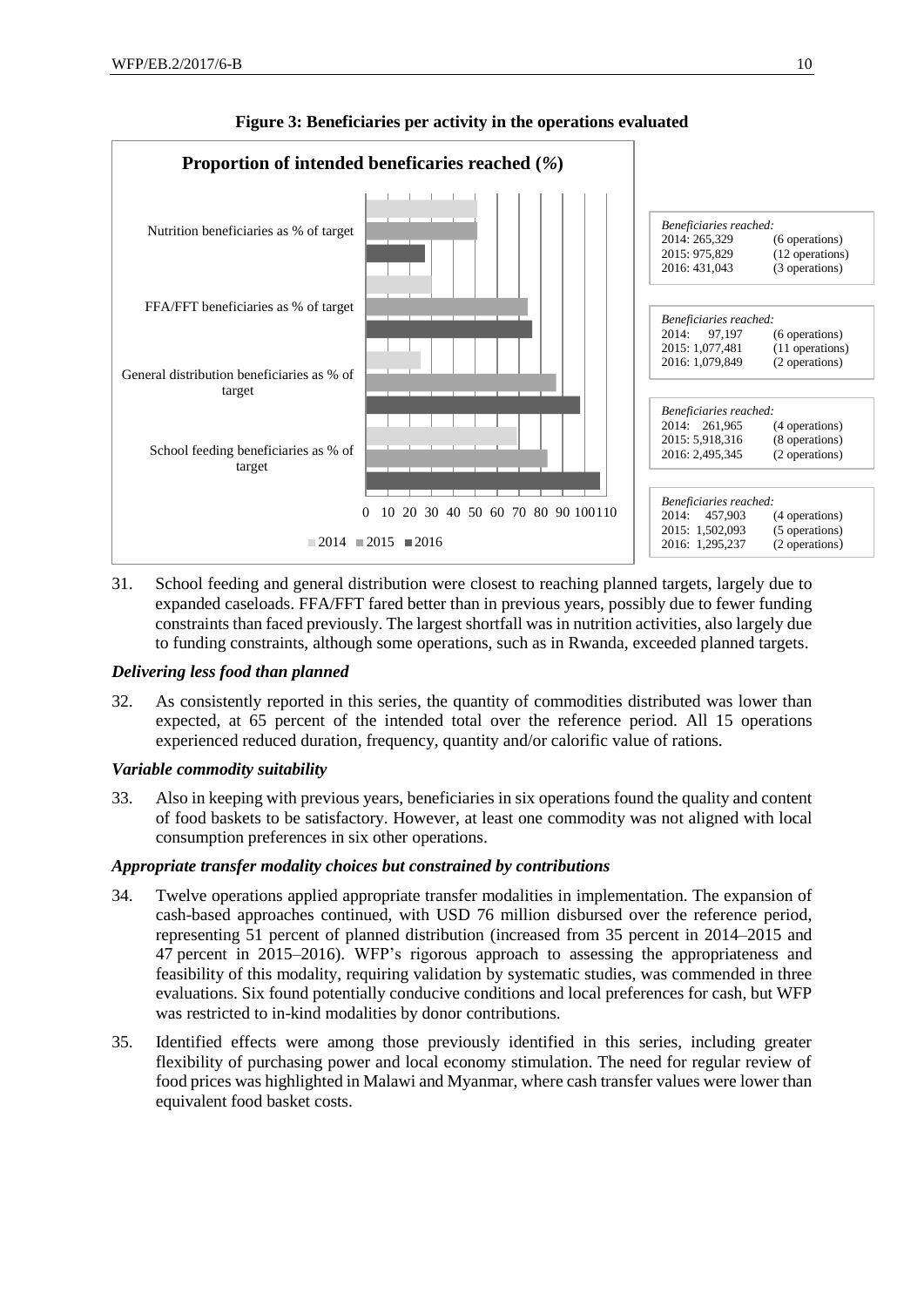#### **Outcome results**

- 36. The timing of mid-term evaluations meant that final outcome data was not available for 13 operations. This specifically related to outcomes linked to institutional emergency preparedness, access to basic services and assets, undernutrition and capacity strengthening.
- 37. Figure 4 compares the performance of the 15 evaluated operations, recognizing their diverse contexts and different reporting periods, with achievements against WFP-wide performance as reported in the annual performance report for 2016. The same methodology as for the annual performance report was applied.<sup>4</sup>

## **Figure 4: Outcome performance for the 15 operations compared to 2016 corporate performance**

| <b>Strategic Objective/Outcome</b>                                                                                                                          | Relevant operations<br>$($ of 15 $)$ | sufficient data to<br>Operations with<br>report progress | Cohort performance<br>rating | performance<br>2016 APR)<br>Corporate |
|-------------------------------------------------------------------------------------------------------------------------------------------------------------|--------------------------------------|----------------------------------------------------------|------------------------------|---------------------------------------|
|                                                                                                                                                             |                                      |                                                          |                              |                                       |
| Strategic Objective 1: Save lives and protect livelihoods in emergencies                                                                                    |                                      |                                                          |                              |                                       |
| Outcome 1.1: Stabilized or reduced undernutrition                                                                                                           | $\overline{4}$                       | 3                                                        |                              |                                       |
| Outcome 1.2: Stabilized/improved food consumption                                                                                                           | 8                                    | 8                                                        |                              |                                       |
| Outcome 1.3: Access to basic services/community assets                                                                                                      | $\mathbf{1}$                         | $\mathbf{1}$                                             |                              |                                       |
| Outcome 1.4: Institutions prepared for emergencies                                                                                                          | $\overline{3}$                       | $\mathbf{0}$                                             |                              |                                       |
| Strategic Objective 2: Support or restore food security and nutrition and establish or<br>rebuild livelihoods in fragile settings and following emergencies |                                      |                                                          |                              |                                       |
| Outcome 2.1: Adequate food consumption reached                                                                                                              | 5                                    | $\overline{4}$                                           |                              |                                       |
| Outcome 2.2: Access to assets/basic services,                                                                                                               | $\overline{4}$                       | 2                                                        |                              |                                       |
| Outcome 2.3: Stabilized or reduced undernutrition                                                                                                           | $\overline{c}$                       | $\mathbf{1}$                                             |                              |                                       |
| Outcome 2.4: Capacity to meet national food insecurity needs                                                                                                | $\Omega$                             | $\Omega$                                                 |                              |                                       |
| Strategic Objective 3: Reduce risk and enable people, communities and countries to<br>meet their own food and nutrition needs                               |                                      |                                                          |                              |                                       |
| Outcome 3.1: Improved access to livelihood assets                                                                                                           | 8                                    | $\overline{7}$                                           |                              |                                       |
| Outcome 3.2: Increased marketing opportunities for producers and traders                                                                                    | $\overline{2}$                       | $\overline{c}$                                           |                              |                                       |
| Outcome 3.3: Risk reduction capacity strengthened                                                                                                           | 3                                    | 1                                                        |                              |                                       |
| Strategic Objective 4: Reduce undernutrition and break the intergenerational cycle<br>of hunger                                                             |                                      |                                                          |                              |                                       |
| Outcome 4.1: Reduced undernutrition                                                                                                                         | 7                                    | $\tau$                                                   |                              |                                       |
| Outcome 4.2: Increased access to education                                                                                                                  | 3                                    | 3                                                        |                              |                                       |
| Outcome 4.3: Capacity to reduce undernutrition/access to education                                                                                          | 5                                    | $\mathbf{1}$                                             |                              |                                       |

Achieved target or on track to achieve target

Evidence of some progress but targets have not been met or progress towards targets is slow



1

Insufficient data available

<http://documents.wfp.org/stellent/groups/public/documents/eb/wfp291465.pdf>

<sup>4</sup> This methodology involves a four-step process, described at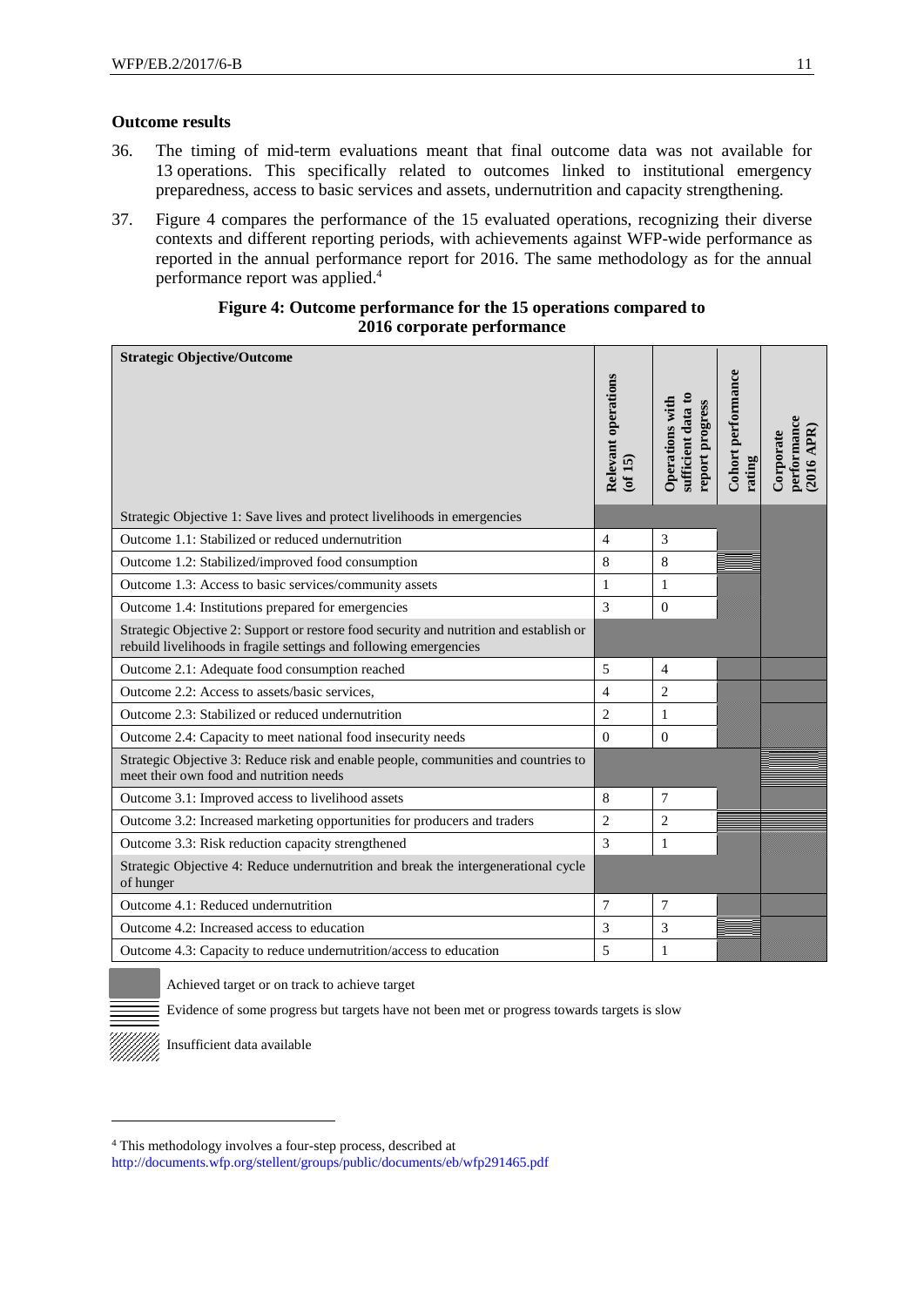- 38. Performance broadly mirrored WFP-wide achievement as reported in the 2016 annual performance report.
- 39. Despite continued limitations on the availability and quality of outcome data (see paragraphs 26 to 29), performance against targets under Strategic Objectives 1 and 2 was good. Achievements under outcome 2.1, for example, were helped by improved dietary diversity and food consumption scores in relevant operations. Performance under Strategic Objectives 3 and 4, although less assured, was still positive. Gains under outcome 3.1 were supported by increased performance of FFA/FFT activities (see paragraphs 30 to 35), although evaluations signalled persistent concerns about sustainability (see paragraphs 55 and 56). Improvements under outcome 4.1 were helped by successful treatment rates for moderate acute malnutrition and high coverage rates for eligible populations. Outcome 4.2 showed mixed results on school enrolment and retention.

### **Additional results**

#### *Contributions to Sustainable Development Goal and Zero Hunger Challenge targets*

40. WFP seeks to contribute directly to Sustainable Development Goals (SDGs) 2 ("End hunger, achieve food security and improved nutrition and promote sustainable agriculture") and 17 ("Revitalize the global partnership for sustainable development"). In keeping with previous syntheses in this series, evaluations recorded results contributing to other SDGs but not captured in WFP's corporate results frameworks (see Table 4).

|                                                                      |   | <b>TABLE 4: ADDITIONAL OUTCOME RESULTS</b>                                                                                                |
|----------------------------------------------------------------------|---|-------------------------------------------------------------------------------------------------------------------------------------------|
| SDG 1: No poverty<br>Zero Hunger                                     | ➤ | Strengthened livelihood capacity/increased options, including expansion of<br>cultivated areas (Cuba, Kyrgyzstan, Malawi, Myanmar, Sudan) |
| Challenge:                                                           | ⋗ | Increased/diversified agricultural production (Cuba, Sudan)                                                                               |
| 100 percent increase<br>in smallholder<br><i>productivity/income</i> | ↘ | Increased/diversified household incomes and/or reduced indebtedness<br>(Kyrgyzstan, Malawi, Sudan)                                        |
|                                                                      | ⋗ | Improved resilience through environmental/climate protection measures<br>(Cuba, Kyrgyzstan, Myanmar)                                      |
| SDG 3: Good health<br>and well-being                                 | ⋗ | Increased health gains, contributing to reduced deaths from HIV and AIDS<br>(Malawi)                                                      |
|                                                                      | ⋗ | Increased health-seeking behaviour (Kyrgyzstan)                                                                                           |
| SDG 4: Quality<br>education                                          | ⋗ | Increased school attendance (Djibouti, Myanmar, Nepal, Sudan)                                                                             |
| <i>Other</i>                                                         | ➤ | Improved social cohesion (Haiti, Kyrgyzstan, Myanmar)                                                                                     |
|                                                                      | ➢ | Social mobilization (Haiti, Kyrgyzstan)                                                                                                   |

#### *Improved national policy and accountability environments*

41. Reflecting WFP's greater engagement in upstream country partnerships (see paragraphs 10 to 13), eight operations contributed to enhanced national policy environments (see Table 5).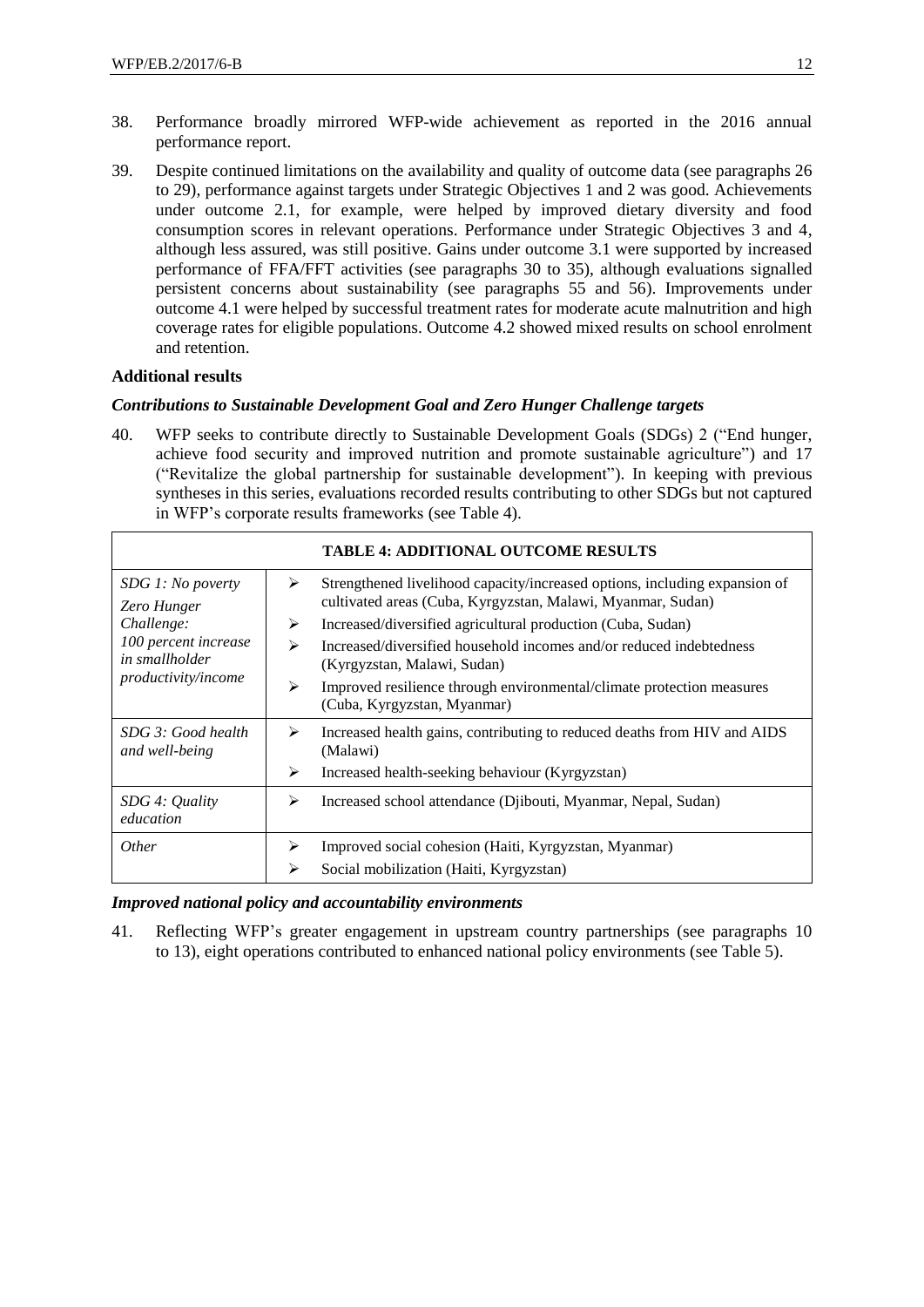|                                             | <b>TABLE 5: POLICY ENVIRONMENT IMPROVEMENTS</b>                                                                                                                                                                                                                                                                                   |                                                                                                                                                                                                                           |
|---------------------------------------------|-----------------------------------------------------------------------------------------------------------------------------------------------------------------------------------------------------------------------------------------------------------------------------------------------------------------------------------|---------------------------------------------------------------------------------------------------------------------------------------------------------------------------------------------------------------------------|
| Area                                        | <b>Result</b>                                                                                                                                                                                                                                                                                                                     | <b>Example</b>                                                                                                                                                                                                            |
| Disaster<br>preparedness/<br>risk reduction | Development of emergency preparedness and<br>response policies (Madagascar, Myanmar, Rwanda)                                                                                                                                                                                                                                      | In Rwanda, WFP supported the<br>development of the national<br>contingency plan.                                                                                                                                          |
| Education                                   | Development of policy and programmatic<br>instruments for school feeding (Kyrgyzstan,<br>Myanmar, Rwanda)<br>Mainstreaming of school feeding into the national<br>social protection programmes (Kyrgyzstan)                                                                                                                       | In Kyrgyzstan, WFP helped<br>develop an extensive school<br>feeding policy framework,<br>including more than 20 policies,<br>strategies and decrees.                                                                      |
| Nutrition                                   | Development of nutrition policies and guidelines<br>(Kyrgyzstan, Madagascar, Myanmar, Nepal,<br>Rwanda, Swaziland,)<br>Mainstreaming of nutrition concerns into wider<br>policies, frameworks and development interventions<br>(Rwanda, Swaziland)<br>Building/enhancing national partnerships for<br>nutrition (Myanmar, Rwanda) | In Swaziland, WFP supported<br>policy development in respect of<br>the Extended National<br>Multi-sectoral HIV and AIDS<br>Framework, the TB National<br>Strategic Plan and the National<br>Health Sector Strategic Plan. |

## *Capacities strengthened but opportunities missed*

42. Despite design weaknesses, capacities were strengthened (see Table 6), although some opportunities were also missed. These included in Chad, where the protracted relief and recovery operation lacked a capacity-building objective for nutrition as part of its design, and Malawi, where partnerships and capacity strengthening were focused on centralized rather than decentralized functions.

| <b>TABLE 6: CAPACITY IMPROVEMENTS</b>    |                            |                                                                                                                                                                                               |  |  |  |  |  |  |
|------------------------------------------|----------------------------|-----------------------------------------------------------------------------------------------------------------------------------------------------------------------------------------------|--|--|--|--|--|--|
| Area                                     | <b>Number of countries</b> | <b>Example</b>                                                                                                                                                                                |  |  |  |  |  |  |
| Emergency preparedness/<br>management    | six                        | In Myanmar, WFP helped build<br>sustainable government<br>emergency preparedness and<br>response measures.                                                                                    |  |  |  |  |  |  |
| Food security monitoring<br>and analysis | seven                      | In Haiti, WFP trained counterparts<br>in integrated phase classification<br>methodologies and helped build<br>vulnerability targeting systems<br>and databases.                               |  |  |  |  |  |  |
| Nutrition                                | eight                      | In Cameroon, WFP trained<br>national and regional staff in<br>technical nutrition approaches.                                                                                                 |  |  |  |  |  |  |
| School feeding                           | three                      | In Kyrgyzstan, WFP supported<br>SABER* and National Capacity<br>Index exercises and strengthened<br>the capacities of national<br>non-governmental organizations<br>(NGOs) in school feeding. |  |  |  |  |  |  |

\* World Bank System Assessment and Benchmarking for Education Results (SABER).

٦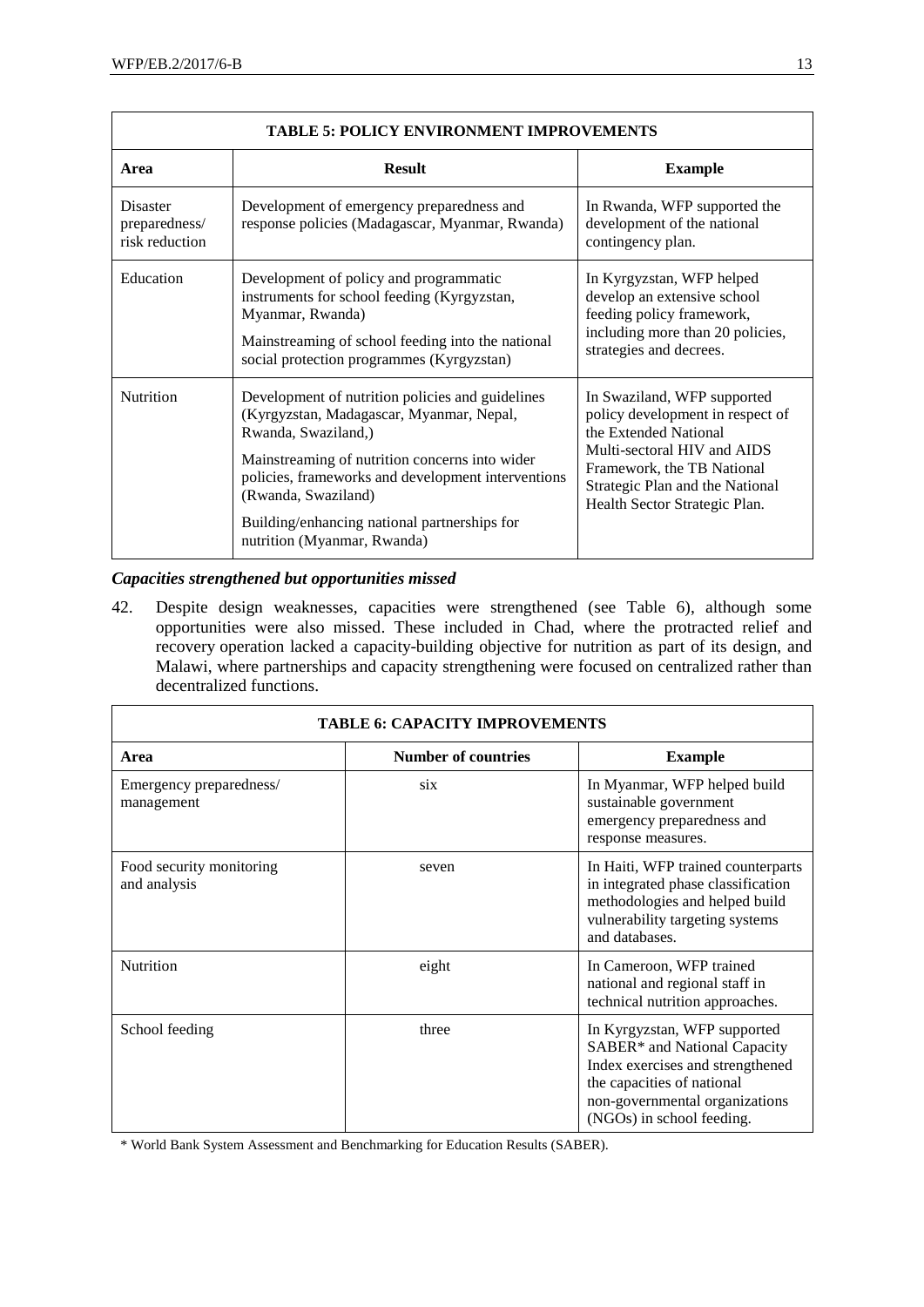## *Enhanced social protection/safety net systems*

43. Despite uneven alignment, social protection and safety net frameworks were improved (see Table 7).

|                                                                                           |                        | <b>TABLE 7: SOCIAL PROTECTION AND SAFETY NETS</b>                                                                                                                                   |
|-------------------------------------------------------------------------------------------|------------------------|-------------------------------------------------------------------------------------------------------------------------------------------------------------------------------------|
| Area                                                                                      | <b>Total countries</b> | <b>Examples</b>                                                                                                                                                                     |
| Developing and implementing<br>policy frameworks for social<br>protection and safety nets | ten                    | In Djibouti, WFP played a critical role in directly<br>implementing the Government's social protection<br>strategy.                                                                 |
| <b>Capacity strengthening for</b><br>national social-protection<br>frameworks             | five                   | In Cuba, WFP trained counterparts on disaster risk<br>management, health and education programmes to<br>support decentralized delivery of national<br>social-protection programmes. |

### *Variable scale of results and clearer framing required on resilience***<sup>5</sup>**

44. Eleven operations employed an explicit resilience framework but three noted missed opportunities or a need for clearer strategic definition. Results, attained to varying degrees in eight operations, included increased resilience or self-reliance at the community level.

## **Gender, protection and accountability to affected populations**

### *Gender sensitivity improved but focused on "including women"*

45. Gender results were largely reported against corporate indicators, with operations "reaching women" but devoted limited attention to underlying power imbalances. Evaluations continue to critique the limitations of WFP's corporate performance indicators. Some early transformative changes noted in the 2015–2016 synthesis continued, although on a limited scale, and programmatic gaps continued to occur (see Table 8).

|        | <b>TABLE 8: GENDER</b>                                                                                                                                                                                                                  |        |                                                                                                                                                                                                                                                                                                             |  |  |  |  |  |
|--------|-----------------------------------------------------------------------------------------------------------------------------------------------------------------------------------------------------------------------------------------|--------|-------------------------------------------------------------------------------------------------------------------------------------------------------------------------------------------------------------------------------------------------------------------------------------------------------------|--|--|--|--|--|
|        | <b>Early transformative gains</b>                                                                                                                                                                                                       | Gaps   |                                                                                                                                                                                                                                                                                                             |  |  |  |  |  |
| ≻<br>≻ | Improved women's authority over household<br>food management or ability to participate in<br>decision-making (Djibouti, Malawi,<br>Myanmar, Sudan)<br>Increased representation or voices of women<br>in communities or schools (Malawi, | ➤<br>➤ | Viewing gender equality as equal male-to-female<br>membership rather than equal influence, or with<br>respect to power or rights (Malawi)<br>Inadvertently reinforcing male interests by failing<br>to take into account gender power relations in the<br>control of productive infrastructure or resources |  |  |  |  |  |
|        | Myanmar, Nepal, Sudan)                                                                                                                                                                                                                  |        | (Cameroon)                                                                                                                                                                                                                                                                                                  |  |  |  |  |  |
| ≻      | Reduced workloads and increased incomes<br>through access to markets (Rwanda)                                                                                                                                                           | ➤      | Not recognizing or addressing women's work<br>burdens and priorities within FFA/FFT activities                                                                                                                                                                                                              |  |  |  |  |  |
| ➤      | Expanded social space opportunities to                                                                                                                                                                                                  |        | (Nepal)                                                                                                                                                                                                                                                                                                     |  |  |  |  |  |
|        | communicate (Sudan)                                                                                                                                                                                                                     | ⋗      | Adopting a women-only, rather than a gender,<br>approach in nutrition behaviour change messaging<br>(Cameroon, Nepal, Rwanda)                                                                                                                                                                               |  |  |  |  |  |
|        |                                                                                                                                                                                                                                         | ➤      | Insufficient recognition of gender barriers in local<br>structures and decision-making processes applied<br>in project implementation (Kyrgyzstan, Rwanda)                                                                                                                                                  |  |  |  |  |  |

<sup>&</sup>lt;sup>5</sup> The term "resilience" is applied as in the operations.

-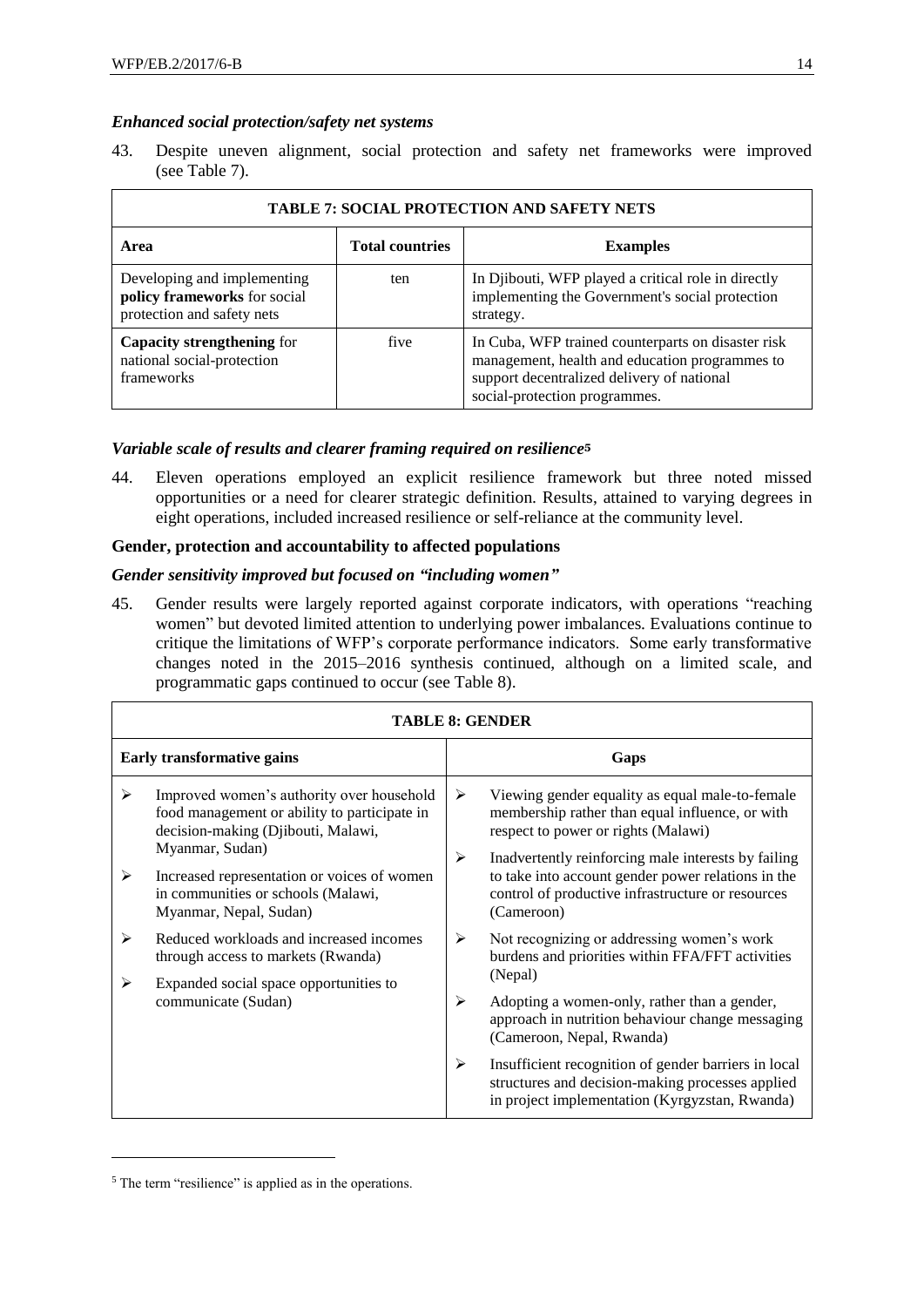## *Protection targets largely met*

46. Ten evaluations reported on protection. While protection targets were met or exceeded in seven operations, some issues were not fully addressed (gender-based violence in Djibouti and the Sudan and refugee-host community tensions in the Sudan). Insufficient attention was paid to protection concerns in the regional emergency operation.

### *Mixed performance on accountability to affected populations*

47. Of the 13 evaluations reporting on accountability to affected populations, seven recorded targets met, with beneficiaries well informed about entitlements and complaints processes established. Six found targets not met and/or complaints mechanisms not in place or functioning.

### **Box 6: Accountability to affected populations**

- ➢ In Cameroon, relationships with communities were managed with a high level of transparency and frequent communication, increasing trust.
- ➢ In Myanmar, WFP was among the few agencies with a formal complaints system covering all beneficiaries.

### **Brokering Solutions**

-

48. The evaluations in 2016–2017 reveal an increasing role for WFP as **solutions broker**<sup>6</sup> for food and nutrition security. This is reflected in a more systems-level view adopted by some country office management, beyond the conventional unit of the "operation". It manifests in three key capabilities: evidence generation/knowledge transfer; innovation; and convening power.

### *Evidence generation/knowledge transfer*

49. Table 9 illustrates how WFP used evidence generation and knowledge transfer to help identify food security and nutrition solutions.

|                    |                                                         | <b>TABLE 9: EVIDENCE GENERATION/KNOWLEDGE TRANSFER</b>                                                                                                                                                                                                                                      |  |  |  |  |  |  |
|--------------------|---------------------------------------------------------|---------------------------------------------------------------------------------------------------------------------------------------------------------------------------------------------------------------------------------------------------------------------------------------------|--|--|--|--|--|--|
|                    | Providing high-quality food security and nutrition data |                                                                                                                                                                                                                                                                                             |  |  |  |  |  |  |
| All 15 countries   | ⋗                                                       | In the Kyrgyzstan, WFP's development of the National Food Security Atlas highlighted<br>aspects of poverty and food access not previously recognized as drivers of food insecurity.                                                                                                         |  |  |  |  |  |  |
|                    | ➤                                                       | In Nepal, WFP partnered with the Government and other actors to produce the NeKSAP<br>(Nepal Khadya Surakshya Anugaman Pranali) food security monitoring system database,<br>described as "a key public good" and "the best go-to information on the real-time food<br>security situation". |  |  |  |  |  |  |
|                    |                                                         | Conducting/commissioning technical research and studies                                                                                                                                                                                                                                     |  |  |  |  |  |  |
| 8 countries        | ⋗                                                       | In Cuba, WFP supported a national household survey on food consumption to inform<br>improved targeting and development of national social protection programmes.                                                                                                                            |  |  |  |  |  |  |
|                    | ⋗                                                       | In Swaziland, WFP provided technical studies on nutrition, HIV and stunting prevention.                                                                                                                                                                                                     |  |  |  |  |  |  |
| Knowledge transfer |                                                         |                                                                                                                                                                                                                                                                                             |  |  |  |  |  |  |
| 8 countries        | ➤                                                       | In Nepal, WFP supported government participation in the Global Child Nutrition Forum to<br>facilitate the exchange of ideas and best practices on cash-based school feeding.                                                                                                                |  |  |  |  |  |  |
|                    | ➤                                                       | In Rwanda, WFP supported knowledge exchanges for agricultural cooperatives to share<br>experience and good practices.                                                                                                                                                                       |  |  |  |  |  |  |

<sup>6</sup> See Synthesis Report of 2014–2015 Operation Evaluations (WFP/EB.2/2015/6-E).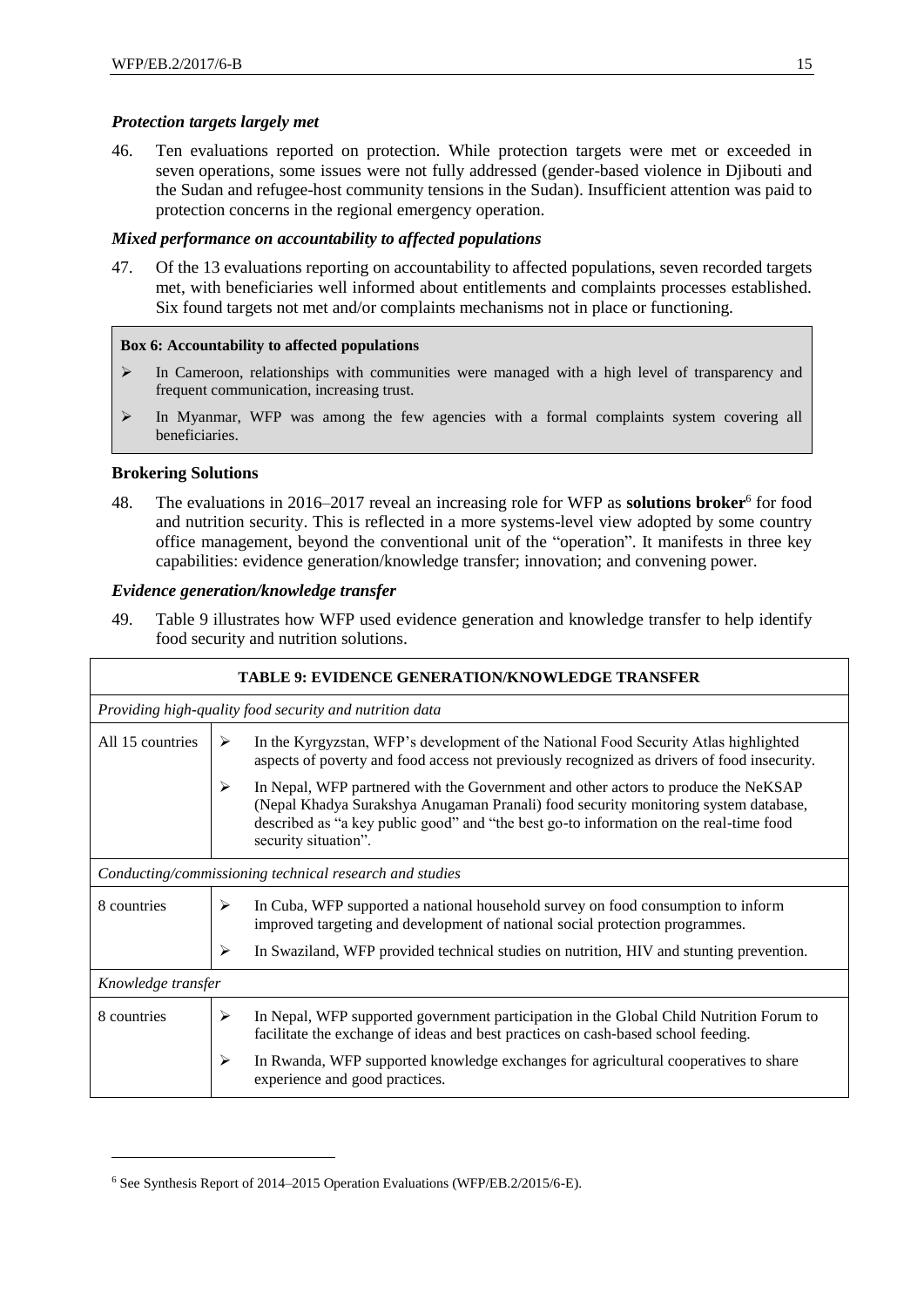## *Testing innovations*

50. Eight evaluations highlighted WFP's willingness and ability to test innovations, in particular by applying technology.

### **Box 7: Innovation**

- $\triangleright$  In the regional emergency operation, the mobile vulnerability analysis and mapping innovation was highly promising as a means of assessing trends in food consumption, leading to its planned roll-out in Cameroon and Chad.
- ➢ In Kyrgyzstan and Rwanda, government and other partners praised WFP's role in modelling innovations, such as by piloting information and communications technology solutions for disaster risk reduction.

### *Convening power in partnerships*

51. Six evaluations identified WFP's use of convening power to bring actors together around a common problem and drive the collective search for solutions (Box 8):

#### **Box 8: Convening power**

- $\triangleright$  In Cameroon, the country office's convening power for the mobilization of political, technical and funding support for food security and nutrition solutions was well respected.
- ➢ In Kyrgyzstan, WFP's coordination of ministries and civil society resulted in multiple actors working together towards common objectives.

### **Agility and efficiency in partnerships**

- 52. WFP's agility in volatile operating environments continued to receive praise, with its swift and flexible adaptation welcomed by partners in 11 operations. Inflexibility persisted in Nepal and Sudan, however, linked in Nepal to a lack of responsiveness to external change and in Sudan to a relief mindset entrenched following decades of emergency programming.
- 53. As in previous years, timeliness was mixed, with mostly uninterrupted food and cash assistance to beneficiaries in seven operations, reflecting efficient logistics operations, while interruptions or delays occurred in eight (see paragraphs 57 to 64).
- 54. Eight operations made efforts to reduce costs, including retargeting based on vulnerability criteria, changing transfer modalities (in particular from in-kind to cash) or commodity types, changing procurement sources and introducing local contributions (e.g. to school feeding).

#### **Transition and sustainability**

#### *Continued weakness in preparing for transition and sustainability*

- 55. Only six operations (compared to four in 2015–2016) developed and implemented transition strategies, including self-reliance for IDPs and refugees. In three others, transition planning was partial, while six lacked adequate transition strategies.
- 56. Five evaluations rated the likelihood of sustainability across the operations as strong. Ten evaluations raised concerns about the sustainability of assets created through FFA, sometimes for reasons beyond WFP's control. Six more found some likelihood but significant external constraints (see paragraphs 57 to 64). Sustainability was most likely in operations anchored in national programmes or where capacity-strengthening activities had delivered results.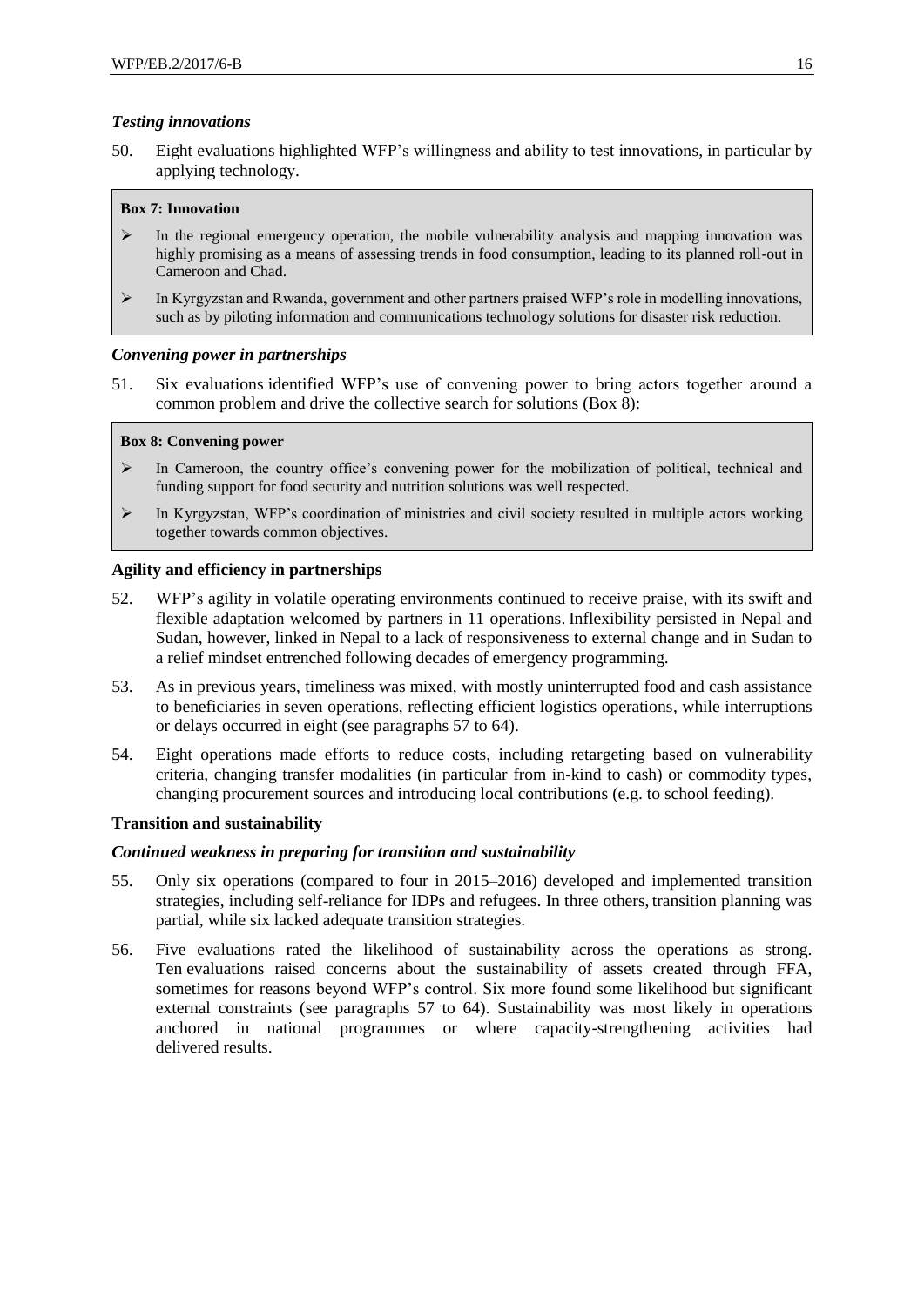#### **Box 9: Transition**

- ➢ In Kyrgyzstan, the implementation of resilience activities in partnership with the Government improved the potential for sustainability.
- ➢ In Nepal, the NeKSAP food security database was successfully handed over to Government and was being maintained.

## **Explanatory factors**

## **External factors**

- 57. As documented throughout this series of evaluations, external crises arising from vulnerable and volatile operating contexts posed challenges to implementation. Natural disasters, including El Niño, affected nine operations, while four experienced conflict, violence and insecurity.
- 58. Several operations benefited from conducive national policy and programming frameworks, in particular in social protection. Implementation through national systems or budgets supported efficiency and effectiveness in some countries, as did strong United Nations coordination in others.
- 59. Strong national capacities supported results in three operations, while eleven other operations encountered capacity gaps.Challenges included insufficient staffing in government departments or divisions, lack of strategic direction and limited technical expertise. Five operations encountered challenges in cooperating partner capacity, reinforcing the need for continual capacity strengthening.
- 60. Low funding constrained performance in 13 operations, 5 of which were funded at less than 50 percent at mid-term. Effects included curtailed activities, pipeline breaks, and reduced geographical and population coverage and frequency of assistance. Opportunities to pilot-test innovations, implement capacity-strengthening activities and undertake transition-focused activities were also constrained.
- 61. Persistent difficulties with short-term, fragmented or poorly aligned funding recurred in 12 of the operations covered by this synthesis. Challenges included earmarked and short-term contributions, delayed release of funds and slow delivery of in-kind donations and high transaction costs. In-kind contributions presented specific challenges in six operations,restricting efficiency, including the ability to optimize transfer modalities, and at times preventing WFP from meeting government or population preferences.

## **Internal factors**

- 62. Supporting internal factors included WFP's comparative advantages, identified in evaluations as:
	- ➢ professional credibility with government, especially in relation to technical expertise and logistical capabilities (reported in seven operations);
	- ➢ willingness to innovate and try new approaches (reported in eight operations);
	- ➢ agility, adaptive capacity and ability to seize opportunities (reported in eleven operations, although this cohort also included instances of limited adaptation to changing conditions); and
	- ➢ good communication with donors and governments, with openness and transparency demonstrably supporting partnership (reported in eleven operations).
- 63. Additionally, ten operations (compared to six in 2015–2016) benefited from regional bureau support in such areas as activity design, gender, monitoring and evaluation and transfer modalities.
- 64. Constraining internal factors included some experienced in previous years such as design flaws in 9 operations, weak attention to internal synergies in 13 and targeting weaknesses in 6.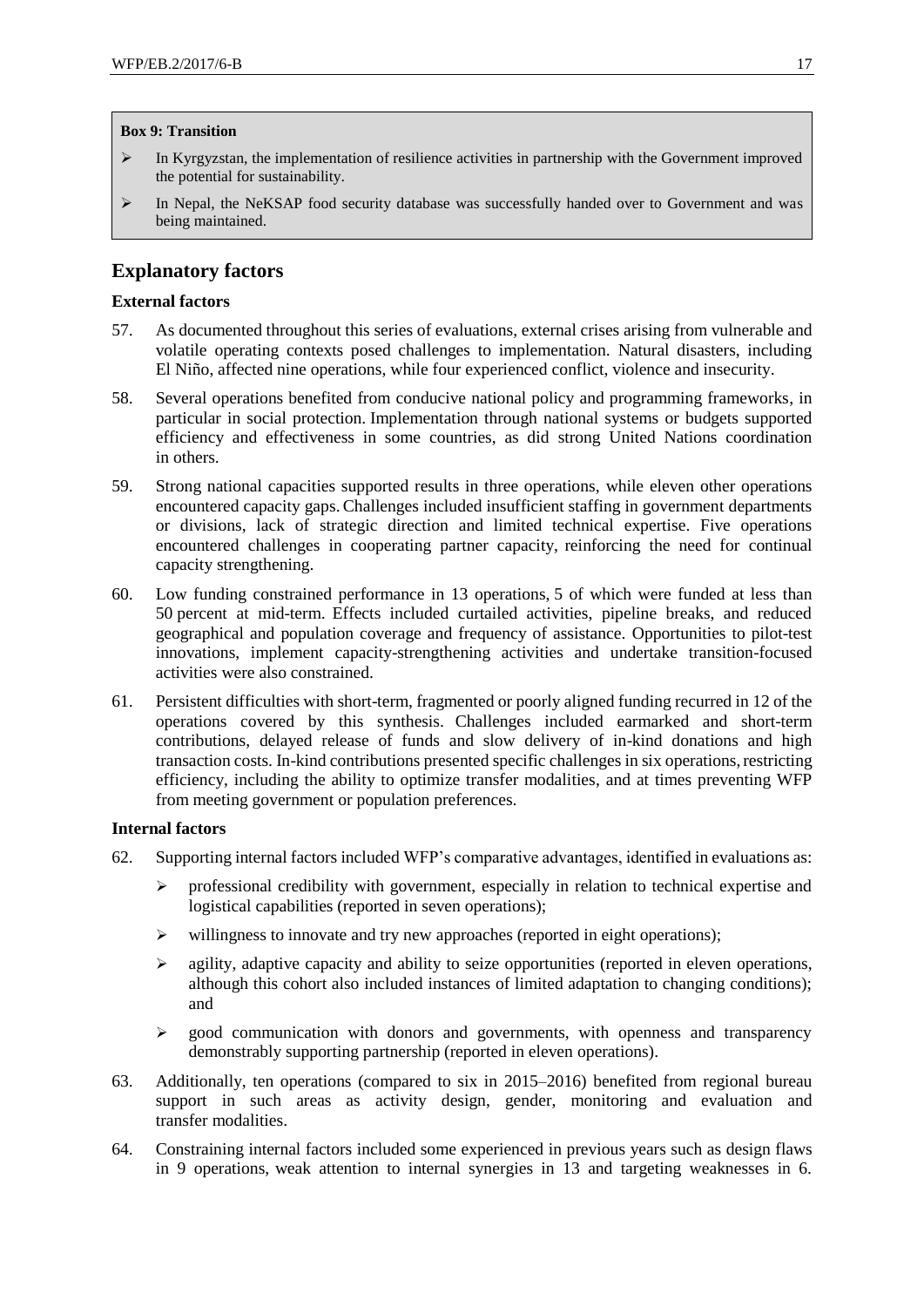Eight operations suffered from limited human resources, with effects including reduced technical expertise on nutrition, protection, gender and resilience and restricted ability to monitor performance, especially where operations were geographically dispersed.

## **Conclusions**

- 65. This fourth and final operation evaluation synthesis finds a step-change since 2014 in WFP's organizational evolution since 2014. Less a *deliverer of food* and more a *broker of hunger and nutrition solutions*, less "go-it-alone" and more partnership-centred, WFP has reshaped its operating model to better serve humanitarian and development needs.
- 66. Evaluations analysed here find WFP's specialized capabilities and technical assets increasingly deployed to improve country-led results. Supplying evidence, transferring knowledge and experimenting with innovation have positioned WFP as a partner of choice for many governments. Increasingly, WFP occupies upstream spaces, engaging in national-level policy and capacity reforms and applying evidence-based advocacy for change.
- 67. This synthesis finds WFP prioritizing the pursuit of joint responses to food security and nutrition goals. Its enduring and committed country presence, professional credibility and service-mindedness towards those in need, alongside its close engagement with national stakeholders, have been highlighted throughout this series. More recently, a broader ethos of partnership appears to be permeating, with WFP deploying its convening power, and where appropriate, assuming the strategic lead, to support the collective realization of results.
- 68. In many ways, WFP's ability to seize opportunities, willingness to try new approaches and high risk-tolerance might characterize it as "entrepreneurial"*.* However, this mindset is still not universal. Opportunities for policy and capacity strengthening have been inconsistently seized and some partnerships remain transactional. Alignment with social-protection and resilience frameworks is uneven. Investments in evidence generation are producing results, but programme implementation is insufficiently shaped by performance data. Planning for transition receives limited attention.
- 69. While WFP's operations show increased gender sensitivity, approaches remain largely focused on "including women" rather than effecting gender-transformative change. This stands in contrast with the more progressive and dynamic approaches to hunger solutions reflected in the operations evaluated here.
- 70. The 2016–2017 synthesis reveals the increasing limitations of the "operation" and "activity" as primary units for planning. To provide more strategic responses to needs, WFP management has moved beyond the boundaries of these conventional concepts in some countries, extending WFP's traditional toolkit to adopt a broader systems view. However, such approaches have been opportunity-based, rather than steered through a coherent corporate direction. Since 2016, WFP's Integrated Road Map has provided a more systematic framework to guide future change.
- 71. Finally, but critically, WFP remains constrained even in the era of the 2030 Agenda by its external contributions. Funding shortfalls restricted the majority of the operations evaluated here, not only in their ability to fully meet assessed needs, but also in their scope to innovate, strengthen capacities and ensure linkages across the humanitarian–development nexus.
- 72. More specifically, earmarked funding continues to restrict WFP's room to manoeuvre, especially in vulnerable and volatile contexts where flexibility is paramount. In-kind contributions have at times restricted efficiency and constrained alignment with national preferences.
- 73. The operation evaluation series has held up a mirror to four years of operational practice. This final synthesis in the series finds WFP generally better positioned to deliver for the future; with its technical capacity and assets, entrepreneurial approach and service-mindedness galvanized through recent organizational reforms. Realizing Zero Hunger and mitigating risk in an increasingly complex world, however, require not just effective and efficient humanitarian action but sustained attention by WFP to implementing these reforms. The fundamentals include a firm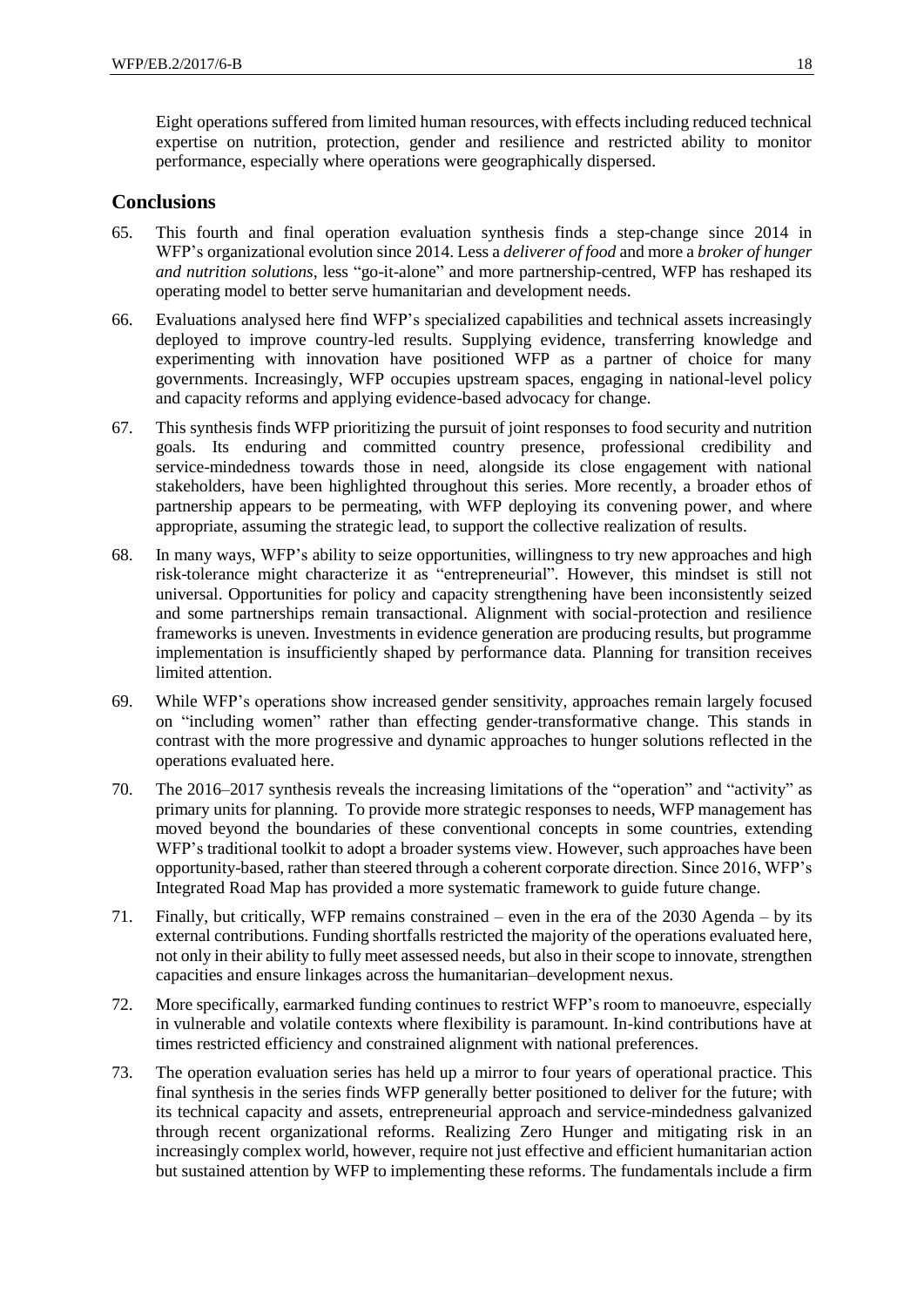evidence base, strong adaptive capacity; a solutions focus; political astuteness and a partnership ethos. These qualities are amply demonstrated, though not always systematically applied, in the operations evaluated in this series.

74. Going forward, The Integrated Road Map offers WFP the opportunity more firmly to harness its capabilities for the future. Doing so will help the organization realize its full potential, as a key contributor to the realization of the 2030 Agenda and meeting the Zero Hunger Challenge.

## **Lessons**

- 75. The key lessons detailed below from four years of operation evaluations aim to support WFP as it continues to optimize performance for the future.
- 76. **Lesson 1: From food delivery to strategic solutions.** WFP can successfully broker strategic solutions to food security and nutrition only by playing a more upstream role in country partnerships. In response to national strategic reviews, WFP should ensure that it identifies explicit entry points for the deployment of its assets and capabilities – whether policy engagement, advocacy, convening power, the supplying of evidence or innovation. In short, where and how can WFP's entrepreneurial qualities be maximized to best contribute to Zero Hunger? Such choices need to be accompanied by clear communication on WFP's shift from "emergency responder" to "strategic partner for hunger solutions" within country strategic planning processes.
- 77. **Lesson 2: Adopt a systems perspective.** To further strengthen corporate change and add momentum where required, WFP's country strategic plans should fully integrate a systems focus, gearing intended action to localized mechanisms which determine safe, accessible and nutritious food to populations. This includes national social protection and resilience frameworks, as critical policy vehicles for changing lives; and which require a sharper and more directive corporate drive.
- 78. **Lesson 3: Define the milestones to transition.** In the light of the needs identified consistently throughout this series, and to reflect the priorities of the 2030 Agenda for Sustainable Development, WFP requires continued preparation for transition. In some locations, this may be many years away, while others may require reversion to emergency response. Preparations for transition should span the humanitarian–development divide and require a collectively agreed and consistent line of sight, not only from resources to corporate results, but also from results to exit.
- 79. **Lesson 4: From producing data to managing performance:** Raised in four successive years of this series, and despite corporate investment and new tools introduced, WFP's internal performance management has not yet fully delivered its potential. Outcome data, information quality and utility, and alignment with national systems remain significant challenges. Both a systemic and a culture change are needed; from 'producing data' as an end in itself, to 'managing performance' as core business of the organization, in support of operational excellence.
- 80. **Lesson 5: From including women to gender transformation.** Throughout this series, evaluations have revealed insufficiently progressive approaches to gender equity. WFP should develop and communicate clear corporate messages: that gender is more than 'including women'; that equal numbers alone do not give rise to equal rights; and that delivering gender-transformative change is not an option but rather a critical humanitarian and development priority. Much can be learned from other global organizations on best practices for delivering gender-transformative results.
- 81. **Lessons 6: Advocate for enabling support.** WFP's organizational evolution is well recognized in its country partnerships. Yet its external contributions do not yet provide the flexibility required for the increasingly complex and sophisticated hunger solutions that evaluations have found WFP generally well-positioned to deliver.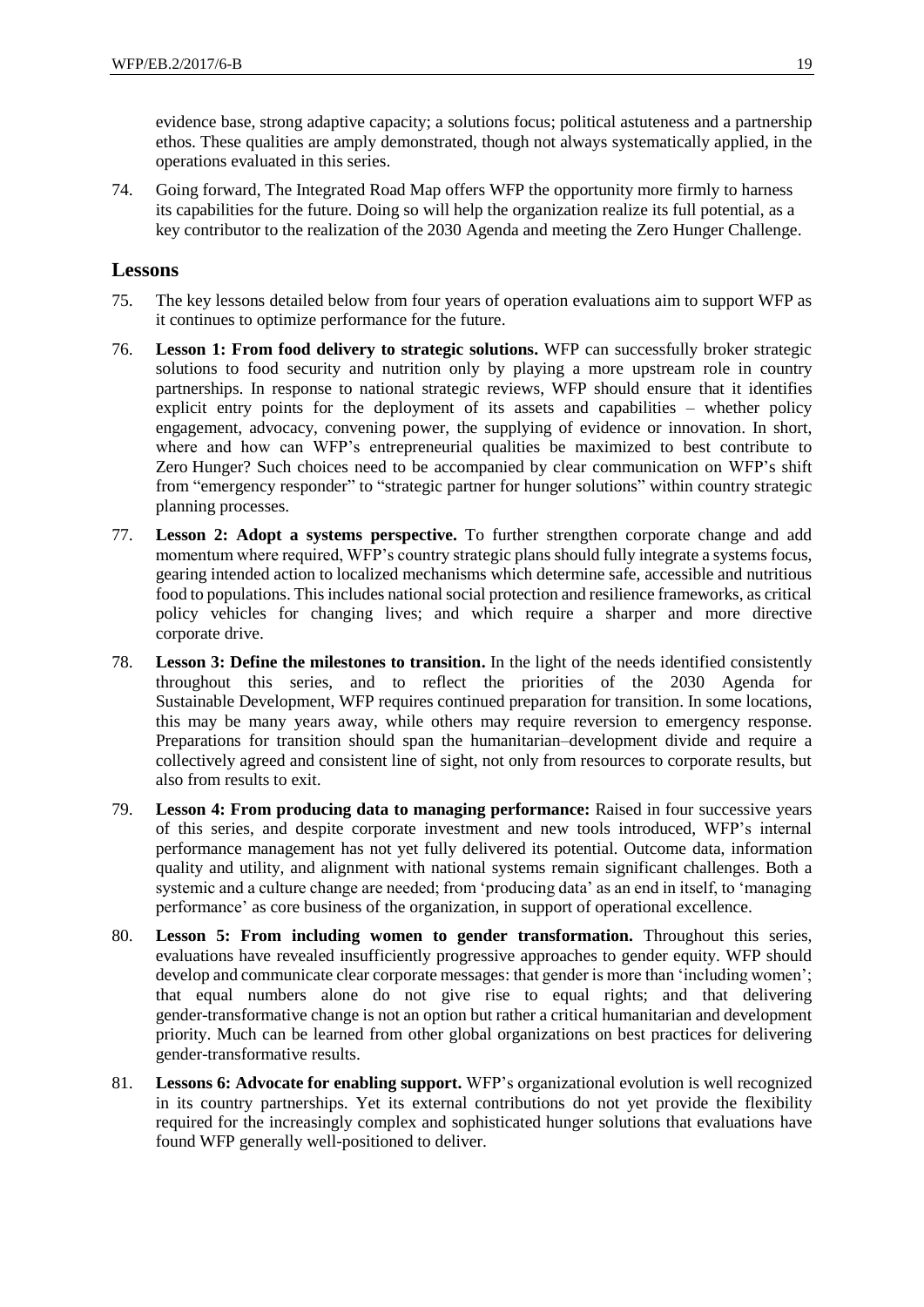82. At central, regional and country levels, WFP requires intensified advocacy to ensure full support for operations in line with its corporate shift. Such advocacy should focus not just on 'more' but on '*more enabling'* and '*more flexible'* financial contributions, framed by existing international commitments to humanitarian and development financing. Such investments, which underpin the shared agenda of the SDGs, are crucial for WFP to optimize its performance for the future and fulfil its potential as a strategic broker of hunger solutions.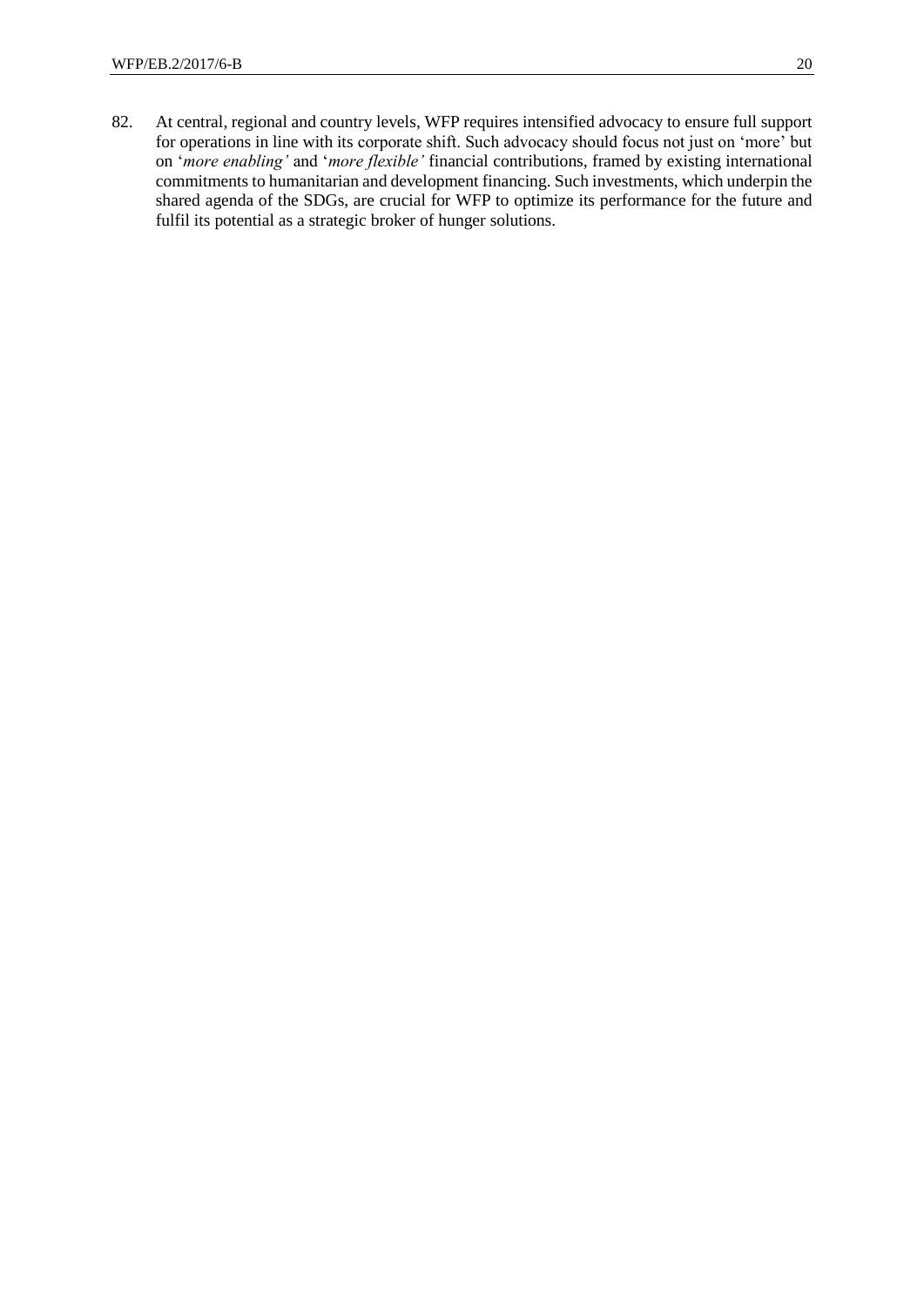$\blacksquare$ 

|                                               | <b>KEY FEATURES OF THE EVALUATED OPERATIONS</b> |        |                  |                                    |                         |                                              |                              |                         |                          |                    |                           |                   |                   |                       |
|-----------------------------------------------|-------------------------------------------------|--------|------------------|------------------------------------|-------------------------|----------------------------------------------|------------------------------|-------------------------|--------------------------|--------------------|---------------------------|-------------------|-------------------|-----------------------|
|                                               |                                                 |        | <b>Operation</b> |                                    |                         |                                              | Activities <sup>a)</sup>     |                         |                          |                    |                           |                   | <b>Modalities</b> |                       |
| Country                                       | Category                                        | No.    | <b>Duration</b>  | <b>Value</b><br>$(USD$ million $)$ | $\frac{0}{0}$<br>funded | <b>Target</b><br>beneficiaries <sup>b)</sup> | General<br>distribu-<br>tion | Nutrition <sup>c)</sup> | <b>School</b><br>feeding | FFA/<br><b>FFT</b> | Capacity<br>strengthening | Local<br>purchase | Food              | Cash $\&$<br>vouchers |
| <b>Cameroon</b>                               | <b>PRRO</b>                                     | 200552 | 2013-2016        | 28 333 919                         | 37                      | 143 173                                      | $\sqrt{ }$                   | $\sqrt{}$               |                          | $\sqrt{ }$         |                           |                   | $\sqrt{ }$        |                       |
| Chad                                          | <b>PRRO</b>                                     | 200713 | 2015-2016        | 262 099 891                        | 56                      | 2 2 5 7 0 5 0                                | $\sqrt{}$                    | $\sqrt{}$               |                          | $\sqrt{}$          | $\sqrt{a}$                | $\sqrt{ }$        | $\sqrt{ }$        | $\sqrt{ }$            |
| Cuba                                          | CP                                              | 200703 | 2015-2018        | 17 532 831                         | 76                      | 896 500                                      |                              | $\sqrt{}$               | $\sqrt{ }$               |                    | $\sqrt{ }$                | $\sqrt{a}$        | $\sqrt{}$         |                       |
| <b>Diibouti</b>                               | <b>PRRO</b>                                     | 200824 | 2015-2016        | 42 827 434                         | 38.1                    | 80 600                                       | $\sqrt{ }$                   | $\sqrt{ }$              | $\sqrt{ }$               | $\sqrt{ }$         | $\sqrt{ }$                |                   | $\sqrt{ }$        | $\sqrt{ }$            |
| Haiti                                         | <b>PRRO</b>                                     | 200618 | 2014-2017        | 118 561 950                        | 50.1                    |                                              | $\sqrt{ }$                   | $\sqrt{c}$              |                          | $\sqrt{ }$         | $\sqrt{a}$                |                   | $\sqrt{ }$        | $\sqrt{ }$            |
| Kyrgyzstan                                    | <b>DEV</b>                                      | 200662 | 2014-2016        | 19 764 901                         | 100.4                   | 274 000                                      |                              |                         |                          | $\sqrt{ }$         | $\sqrt{ }$                |                   | $\sqrt{}$         | $\sqrt{a}$            |
| Kyrgyzstan                                    | <b>DEV</b>                                      | 200176 | 2013-2017        | 15 869 932                         | 78.5                    | 114 000                                      |                              |                         | $\sqrt{ }$               |                    | $\sqrt{}$                 |                   | $\sqrt{ }$        |                       |
| Madagascar                                    | <b>PRRO</b>                                     | 200735 | 2015-2017        | 30 102 427                         | 40.2                    | 449 000                                      | $\sqrt{ }$                   | $\sqrt{ }$              |                          | $\sqrt{ }$         | $\sqrt{ }$                | $\sqrt{ }$        | $\sqrt{ }$        | $\sqrt{ }$            |
| Malawi                                        | <b>PRRO</b>                                     | 200692 | 2014-2017        | 250 018 962                        | 58.1                    | 2 888 390                                    | $\sqrt{ }$                   | $\sqrt{c}$              |                          | $\sqrt{ }$         |                           | $\sqrt{ }$        | $\sqrt{ }$        | $\sqrt{ }$            |
| <b>Myanmar</b>                                | <b>PRRO</b>                                     | 200299 | 2013-2017        | 343 056 450                        | 56.1                    | 2 9 1 6 3 2 0                                | $\sqrt{}$                    | $\sqrt{\phantom{0}c}$   | $\sqrt{ }$               | $\sqrt{}$          | $\sqrt{ }$                | $\sqrt{ }$        | $\sqrt{}$         | $\sqrt{ }$            |
| <b>Nepal</b>                                  | CP                                              | 200319 | 2013-2017        | 216 275 282                        | 27                      | 492 909                                      |                              | $\sqrt{}$               | $\sqrt{2}$               | $\sqrt{a}$         | $\sqrt{ }$                | $\sqrt{ }$        | $\sqrt{ }$        | $\sqrt{ }$            |
| <b>Rwanda</b>                                 | CP                                              | 200539 | 2013-2018        | 51 852 984                         | 85                      | 197450                                       |                              | $\sqrt{}$               | $\sqrt{ }$               | $\sqrt{ }$         | $\sqrt{ }$                | $\sqrt{a}$        | $\sqrt{ }$        | $\sqrt{}$             |
| <b>Regional</b><br>(Cameroon,<br>Chad, Niger) | <b>EMOP</b>                                     | 200777 | 2015-2016        | 196 580 200                        | 50                      | 668 574                                      | $\sqrt{ }$                   | $\sqrt{ }$              | $\sqrt{ }$               | $\sqrt{a}$         | $\sqrt{ }$                |                   | $\sqrt{ }$        | $\sqrt{ }$            |
| Sudan                                         | <b>PRRO</b>                                     | 200808 | 2015-2017        | 732 711 363                        | 70                      | 6 107 200                                    | $\sqrt{}$                    | $\sqrt{ }$              | $\sqrt{ }$               | $\sqrt{ }$         | $\sqrt{a}$                | $\sqrt{a}$        | $\sqrt{ }$        | $\sqrt{ }$            |
| <b>Swaziland</b>                              | <b>DEV</b>                                      | 200353 | 2012-2017        | 10 748 648                         | 40.7                    | 203 163                                      |                              | $\sqrt{ }$              |                          |                    | $\sqrt{ }$                |                   | $\sqrt{ }$        |                       |
| <b>Planned</b>                                |                                                 |        |                  | 2 336 337 174                      |                         | 19 718 329                                   | 9                            | 13                      | 8                        | 12                 | 13                        | 8                 | 15                | 11                    |

<sup>a)</sup> Denotes activities that were planned but not implemented or, implemented to a very limited degree in terms of number of beneficiaries or duration.

b) Planned beneficiaries over project life cycle.

c) Denotes HIV/AIDS activities, analysed/reported undernutrition.

**ANNEX**